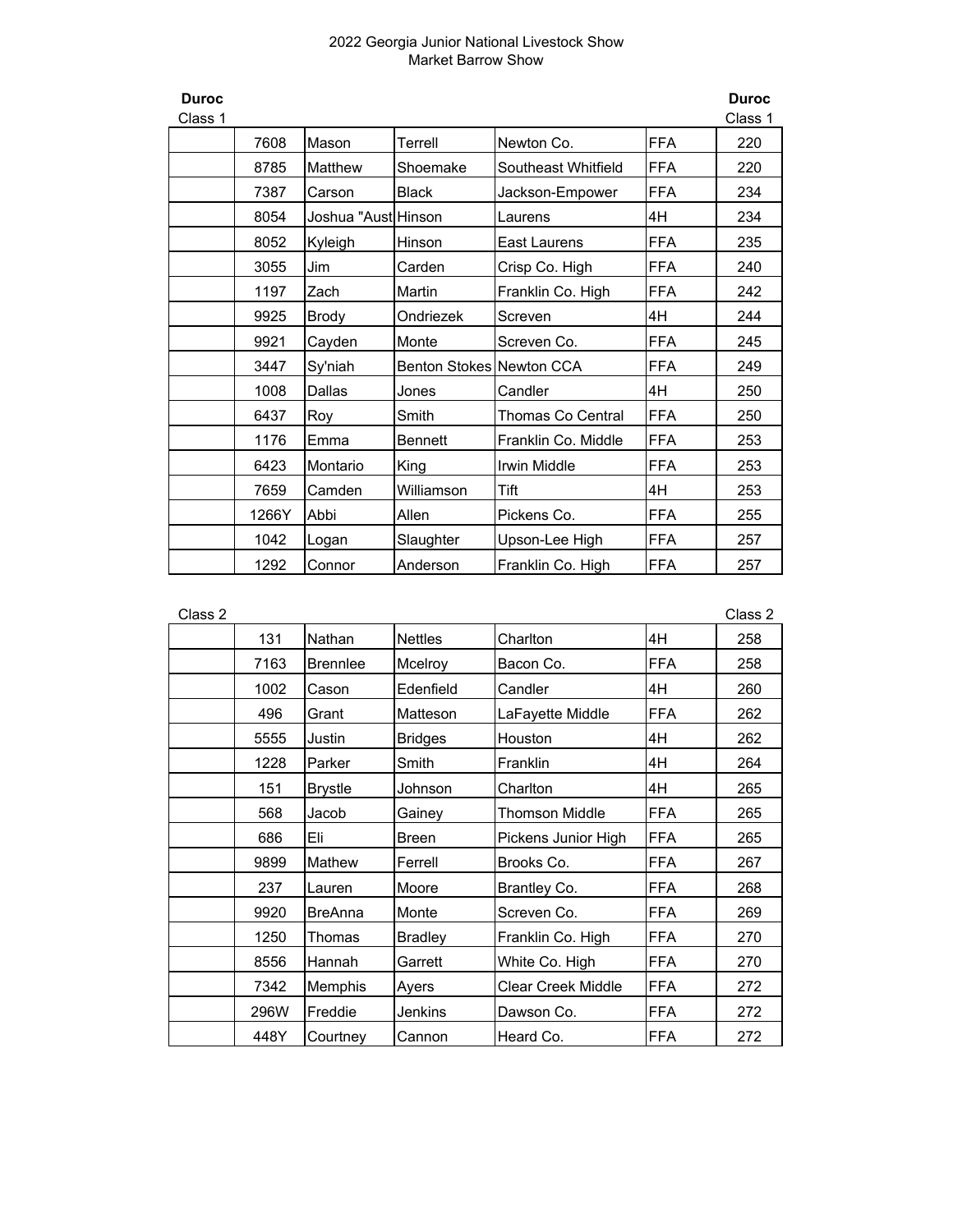| Class 3 |      |                |               |                           |            | Class 3 |
|---------|------|----------------|---------------|---------------------------|------------|---------|
|         | 115  | Lane           | Potter        | Charlton Co.              | <b>FFA</b> | 275     |
|         | 249  | Travis         | <b>Brooks</b> | Brantley Co.              | <b>FFA</b> | 275     |
|         | 9600 | Ryan           | Larson        | Fannin Co.                | <b>FFA</b> | 275     |
|         | 7485 | Julia          | Copeland      | Houston                   | 4H         | 276     |
|         | 671  | Ansleigh       | Johnson       | <b>Pickens</b>            | 4H         | 278     |
|         | 7664 | Anna           | Windmoller    | Tift Co.                  | <b>FFA</b> | 279     |
|         | 8382 | Presley        | Douglas       | Candler                   | 4H         | 279     |
|         | 565  | Joshlynn       | Lewis         | <b>Thomson Middle</b>     | <b>FFA</b> | 280     |
|         | 566  | Elizabeth      | Traugh        | <b>Thomson Middle</b>     | <b>FFA</b> | 280     |
|         | 1123 | <b>Blake</b>   | Roberts       | <b>Clear Creek Middle</b> | <b>FFA</b> | 280     |
|         | 1190 | Gracie         | Amason        | Franklin Co. High         | <b>FFA</b> | 280     |
|         | 7334 | Matthew        | Chastain      | Gilmer Co.                | <b>FFA</b> | 280     |
|         | 7491 | Thomas         | Fowler        | Perry High                | <b>FFA</b> | 280     |
|         | 8958 | Kate           | Day           | Coffee Co.                | <b>FFA</b> | 280     |
|         | 9352 | <b>Merrick</b> | Avery         | Perry High                | <b>FFA</b> | 280     |
|         | 9584 | Kathleen       | Dykes         | Clarke Central High       | <b>FFA</b> | 280     |

c Breed Winner

Breed Reserve

# Hampshire **Hampshire Hampshire Hampshire Hampshire**

| Class 4 |       |           |                 |                 |      | Class 4 |
|---------|-------|-----------|-----------------|-----------------|------|---------|
|         | 7660  | Colin     | Williamson      | Tift            | 4H   | 220     |
|         | 9404  | Ellie     | Clymer          | Perry High      | IFFA | 220     |
|         | 1155W | Dean      | Palmer          | Franklin        | 4H   | 225     |
|         | 7481  | Colby     | Taylor          | Houston         | l4H  | 229     |
|         | 7658  | Abby-kate | Adamson         | Tift Co.        | FFA  | 230     |
|         | 1033  | Rylee     | Roberts         | Jackson-Empower | FFA  | 244     |
|         | 4382  | Walker    | Scott           | Lumpkin Co.     | FFA  | 245     |
|         | 446Y  | Nolan     | Mcmichael       | Jasper Co.      | FFA  | 246     |
|         | 9821  | Molly     | <b>Bridges</b>  | Wheeler Co.     | IFFA | 253     |
|         | 247   | Leanna    | <b>Beverley</b> | Brantley Co.    | FFA  | 254     |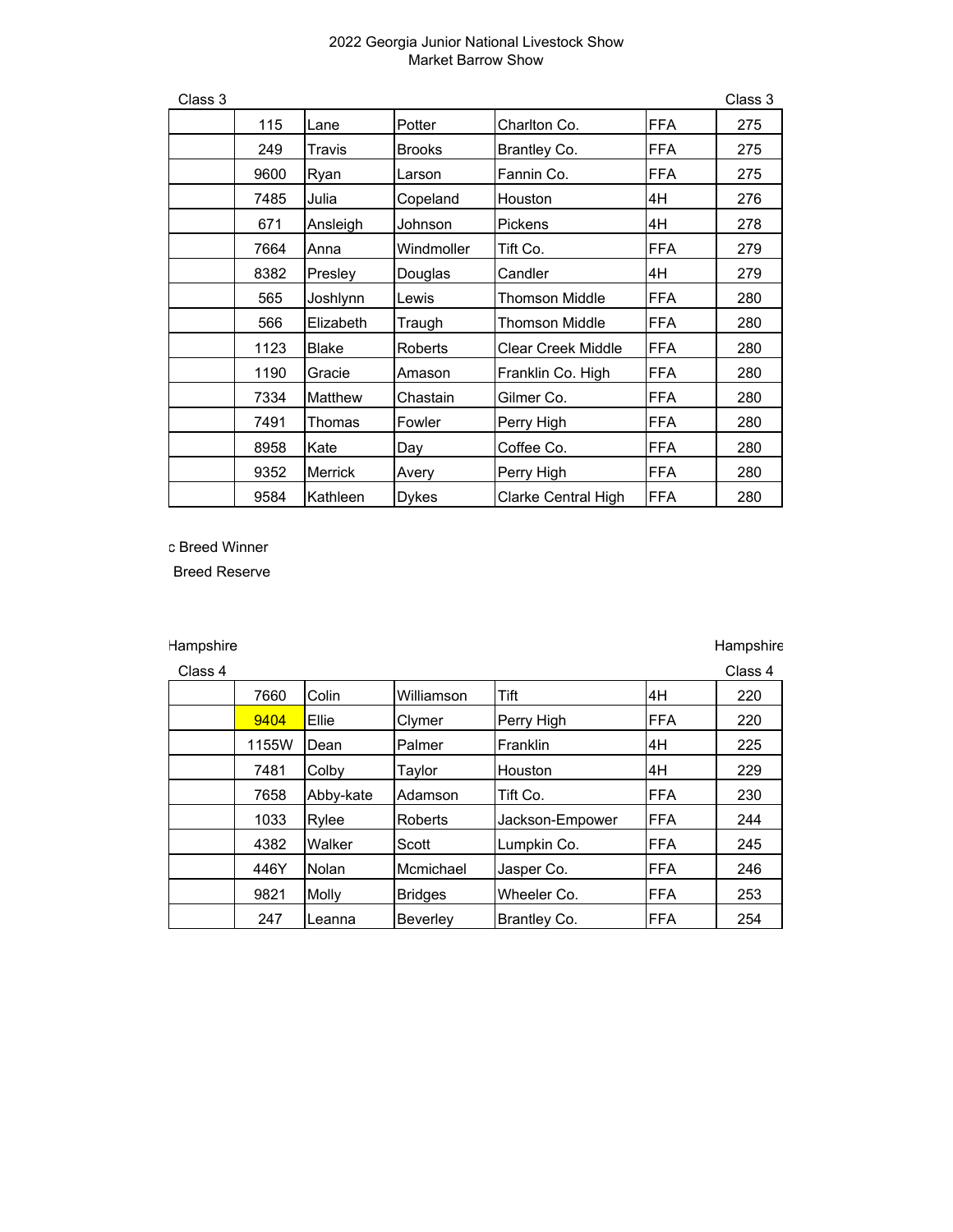| Class 5 |      |           |           |                       |            | Class 5 |
|---------|------|-----------|-----------|-----------------------|------------|---------|
|         | 1151 | Tanner    | Lathan    | Franklin Co. Middle   | <b>FFA</b> | 255     |
|         | 7665 | Aayden    | Harten    | Tift                  | 4H         | 255     |
|         | 678  | Ava       | Fernandez | Pickens Junior High   | <b>FFA</b> | 260     |
|         | 4378 | Tripp     | Scott     | Lumpkin Middle        | <b>FFA</b> | 260     |
|         | 665Y | Nathan    | Johnson   | Pickens Co.           | FFA        | 260     |
|         | 5548 | Claire    | Walker    | Perry High            | FFA        | 262     |
|         | 9404 | Ellie     | Clymer    | Perry High            | FFA        | 264     |
|         | 8969 | Collin    | Wilson    | Coffee Middle         | FFA        | 275     |
|         | 501  | Katie     | Chamlee   | LaFayette             | <b>FFA</b> | 280     |
|         | 561  | Mallory   | Porter    | <b>Thomson Middle</b> | FFA        | 280     |
|         | 4379 | Presleigh | Scott     | Lumpkin               | 4H         | 280     |

hire Breed Winner

ire Breed Reserve

| Class 6 |      |                |                |                           |            | Class 6 |
|---------|------|----------------|----------------|---------------------------|------------|---------|
|         | 8221 | <b>Brendan</b> | Matteson       | Walker                    | 4H         | 222     |
|         | 483  | Austin         | Sears          | LaFayette                 | <b>FFA</b> | 234     |
|         | 607  | <b>Blake</b>   | Chadwick       | Wayne Co.                 | FFA        | 234     |
|         | 6202 | Ragan          | <b>Russ</b>    | Pelham                    | <b>FFA</b> | 236     |
|         | 8890 | Morgan         | <b>Blalock</b> | Tattnall                  | 4H         | 237     |
|         | 228  | Zary           | Harris         | <b>Brantley Middle</b>    | FFA        | 239     |
|         | 1407 | Nicole         | Martin         | Murray Co.                | <b>FFA</b> | 239     |
|         | 1177 | Claire         | <b>Bennett</b> | Franklin Co. High         | FFA        | 244     |
|         | 9348 | Jackson        | Smith          | <b>Fullington Academy</b> | FFA        | 248     |
|         | 7284 | Carleigh       | <b>Brewer</b>  | Jeff Davis                | 4H         | 249     |
|         | 7338 | Charles        | Norman         | Gilmer Co.                | FFA        | 249     |
|         | 1167 | McConnell      | Teate          | <b>Franklin</b>           | 4H         | 251     |
|         | 3802 | Levi           | Futral         | Jasper                    | 4H         | 252     |
|         | 9387 | Chance         | Randall        | Perry High                | <b>FFA</b> | 253     |
|         | 4373 | Anna           | Martin         | Lumpkin Co.               | FFA        | 254     |

Yorkshire Xorkshire Yorkshire Yorkshire International Accounts of the Vortex Accounts of the Vortex Accounts of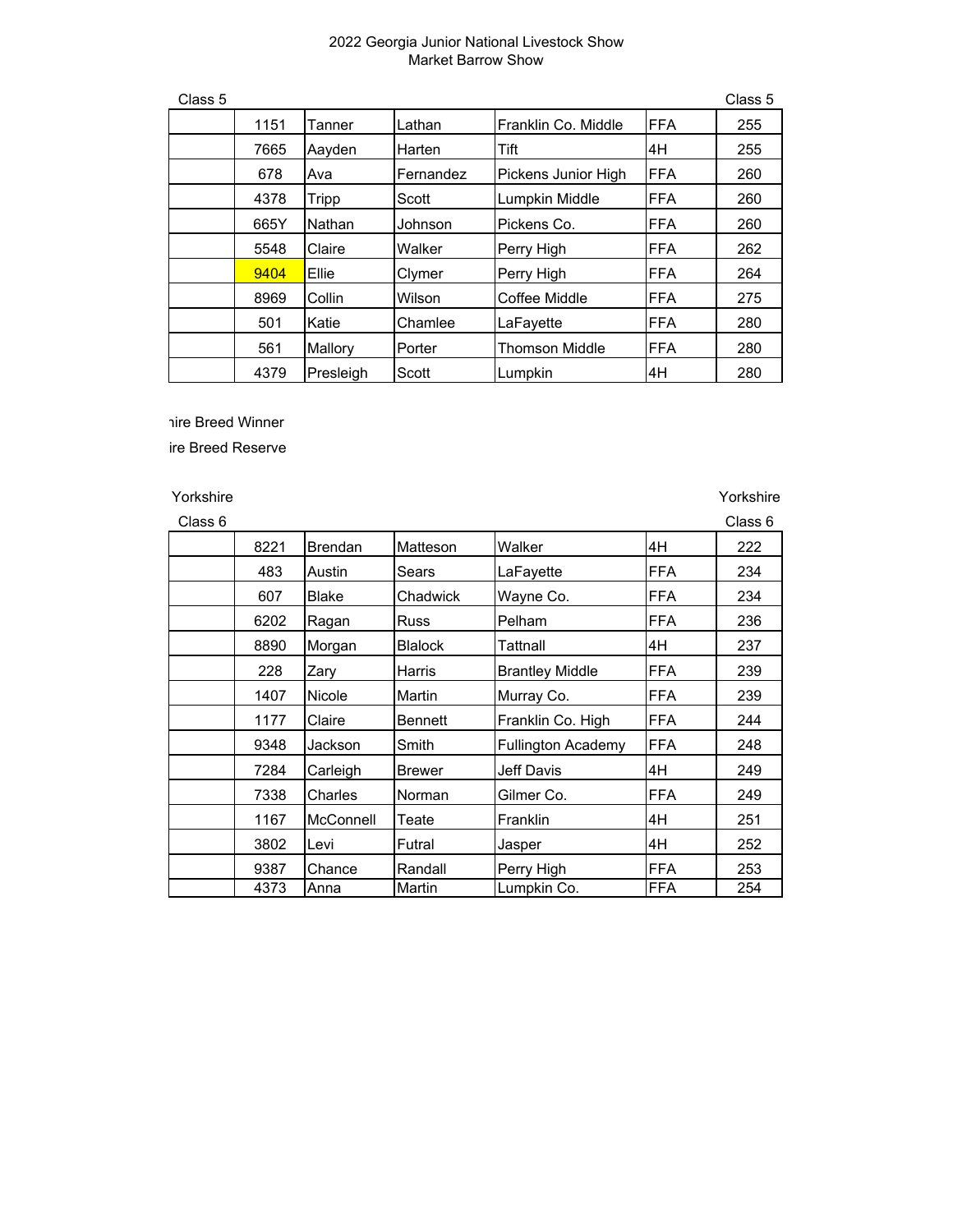| Class 7 |      |          |                 |                          |            | Class 7 |
|---------|------|----------|-----------------|--------------------------|------------|---------|
|         | 1154 | Noah     | Palmer          | Franklin Co. High        | <b>FFA</b> | 257     |
|         | 1096 | Gracie   | Lamb            | Veterans High            | <b>FFA</b> | 258     |
|         | 121  | Jon Erik | Murray          | Charlton Co.             | <b>FFA</b> | 260     |
|         | 6017 | Ethan    | Mazarky         | Rabun Co.                | <b>FFA</b> | 260     |
|         | 699  | ILevi    | <b>Mathews</b>  | <b>Pickens</b>           | 4H         | 269     |
|         | 1218 | Makinley | <b>Bruce</b>    | Franklin Co. Middle      | <b>FFA</b> | 270     |
|         | 7484 | Elle     | Tucker          | Houston                  | 4H         | 270     |
|         | 7493 | Thomas   | Fowler          | Perry High               | <b>FFA</b> | 270     |
|         | 243  | Harley   | Spivey          | Brantley Co.             | <b>FFA</b> | 272     |
|         | 8187 | Cassie   | Cantrell        | <b>Habersham Central</b> | <b>FFA</b> | 272     |
|         | 9366 | Reagan   | Hughes          | Perry High               | <b>FFA</b> | 272     |
|         | 8176 | Dylan    | Rice            | <b>Habersham Central</b> | <b>FFA</b> | 274     |
|         | 7274 | Piper    | Woodcock        | <b>Jeff Davis</b>        | 4H         | 277     |
|         | 602  | Silas    | <b>Brantley</b> | Wayne                    | 4H         | 280     |
|         | 8392 | Emma     | Allison         | White Co. High           | <b>FFA</b> | 280     |
|         | 8889 | Avery    | Crosby          | Tattnall                 | 4H         | 280     |
|         | 9392 | Savannah | Sutton          | Perry High               | <b>FFA</b> | 280     |
|         | 9514 | Liam     | Taylor          | Crawford                 | 4H         | 280     |

ire Breed Winner

re Breed Reserve

## Other Breeds All Other Breeds All Other Breeds

| Class 8 |      |          |                |                                 |            | Class 8 |
|---------|------|----------|----------------|---------------------------------|------------|---------|
|         | 5552 | Owen     | <b>Bridges</b> | <b>Perry Middle</b>             | <b>FFA</b> | 220     |
|         | 7487 | Julia    | Copeland       | <b>Houston</b>                  | 4H         | 220     |
|         | 9750 | Dacey    | <b>Motes</b>   | Pickens Co.                     | <b>FFA</b> | 220     |
|         | 677  | Thatcher | Boyd           | Pickens Junior High             | FFA        | 230     |
|         | 4392 | Devin    | Claiborne      | Thomas                          | 4Η         | 230     |
|         | 6903 | Cara     | Gibbs          | <b>Perry Middle</b>             | <b>FFA</b> | 230     |
|         | 752  | lan      | Heath          | Madison Co.                     | <b>FFA</b> | 236     |
|         | 1206 | Callie   | Walker         | lFranklin Co. Middle            | <b>FFA</b> | 241     |
|         | 6498 | Kaelyn   | Adriance       | <b>Warner Robins</b>            | <b>FFA</b> | 246     |
|         | 8151 | Adam     | Parks          | <b>Warner Robbins MiddleFFA</b> |            | 248     |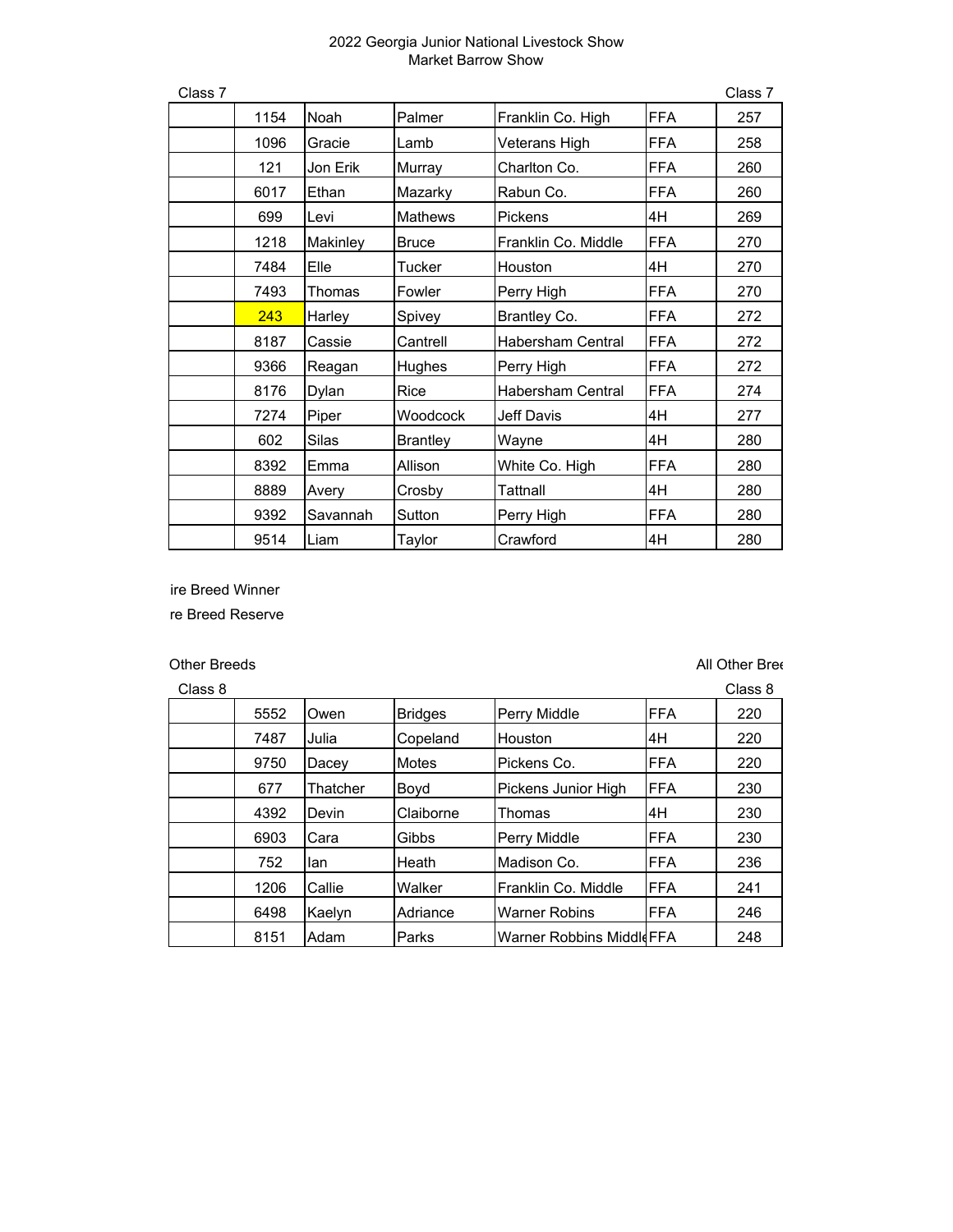| Class 9 |      |                |                |                     |            | Class 9 |
|---------|------|----------------|----------------|---------------------|------------|---------|
|         | 9351 | <b>Merrick</b> | Avery          | Perry High          | <b>FFA</b> | 250     |
|         | 9350 | Andrew         | Carnley        | Perry High          | <b>FFA</b> | 252     |
|         | 8544 | Sven           | Lofbloom       | Echols              | 4H         | 258     |
|         | 985  | Kenlea         | Morrell        | <b>Newton</b>       | 4H         | 263     |
|         | 9605 | <b>Blake</b>   | Nicholson      | Fannin Co.          | <b>FFA</b> | 264     |
|         | 700  | Levi           | <b>Mathews</b> | <b>Pickens</b>      | 4H         | 270     |
|         | 698  | Annabell       | Cooper         | Pickens Junior High | <b>FFA</b> | 274     |
|         | 128  | Noah           | Rogers         | Echols              | 4H         | 280     |
|         | 4595 | Everett        | Morrell        | <b>Newton</b>       | 4H         | 280     |
|         | 8619 | Emma           | Kimbell        | Monroe Middle       | <b>FFA</b> | 280     |

er Breeds Winnner

er Breeds Reserve

ion 1 Champion Reserve Champion

| Division 2<br>Class 10 |      |                    |           |                     |            | Division 2<br>Class 10 |
|------------------------|------|--------------------|-----------|---------------------|------------|------------------------|
|                        | 4377 | Gatlin             | Sugerman  | Lumpkin Co.         | <b>FFA</b> | 220                    |
|                        | 66   | John Lawton Murphy |           | Irwin Middle        | <b>FFA</b> | 220                    |
|                        | 233  | Landon             | Justice   | Brantley Co.        | <b>FFA</b> | 220                    |
|                        | 307  | Lucie              | Cone      | Cook Middle         | <b>FFA</b> | 220                    |
|                        | 386  | Makayla            | Hughes    | <b>West Laurens</b> | <b>FFA</b> | 220                    |
|                        | 401  | Chloe              | Shelton   | Mossy Creek Middle  | FFA        | 220                    |
|                        | 402  | Sophie             | Farmer    | Mossy Creek Middle  | <b>FFA</b> | 220                    |
|                        | 405  | Sarah              | Dunford   | Mossy Creek Middle  | <b>FFA</b> | 220                    |
|                        | 471  | Lucas              | Helton    | Jasper Co.          | <b>FFA</b> | 220                    |
|                        | 531  | Harlee             | Huff      | Wilcox Co.          | FFA        | 220                    |
|                        | 532  | Emily              | Rodriguez | Wilcox Co.          | FFA        | 220                    |
|                        | 534  | Lola               | Mcbryant  | Wilcox Co.          | <b>FFA</b> | 220                    |
|                        | 535  | Emma               | Mcbryant  | Wilcox Co.          | <b>FFA</b> | 220                    |
|                        | 701  | Alivia             | Kentnor   | Oconee Co.          | <b>FFA</b> | 220                    |
|                        | 751  | lan                | Heath     | Madison Co.         | FFA        | 220                    |
|                        | 980  | Bryce              | Moseley   | Early               | 4H         | 220                    |
|                        | 1040 | Mallory            | South     | Upson-Lee High      | <b>FFA</b> | 220                    |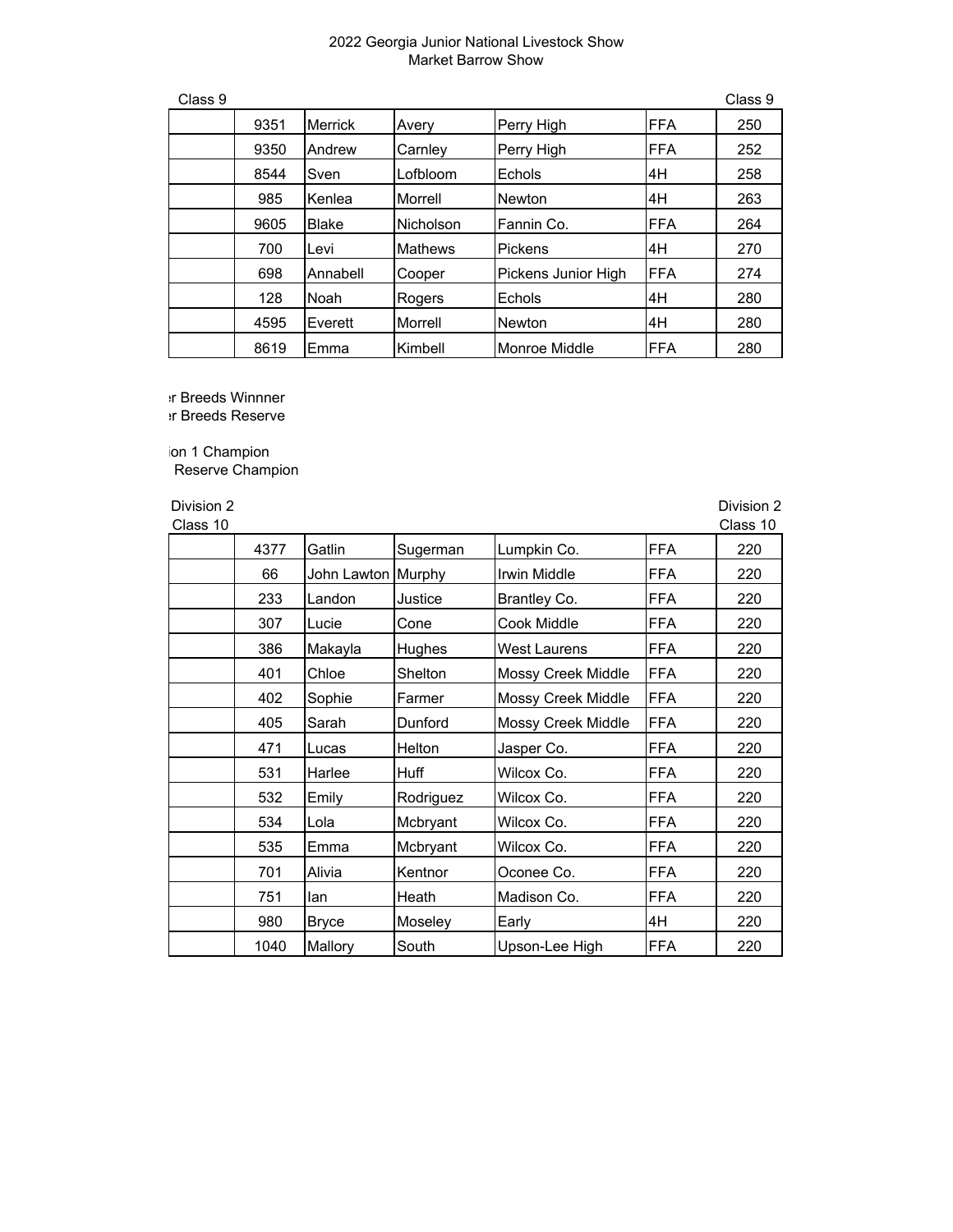| Class 11 |      |                   |               |                      |            | Class 11 |
|----------|------|-------------------|---------------|----------------------|------------|----------|
|          | 1163 | Josey             | Tolbert       | Franklin Co. Middle  | <b>FFA</b> | 220      |
|          | 1199 | Callie            | Walker        | Franklin Co. Middle  | FFA        | 220      |
|          | 1336 | Collin            | Carter        | Thomas               | 4H         | 220      |
|          | 1403 | Trae              | Davenport     | Murray Co.           | <b>FFA</b> | 220      |
|          | 1406 | Connor            | Marshall      | Murray Co.           | <b>FFA</b> | 220      |
|          | 3052 | Karlee            | Melton        | Crisp Middle         | <b>FFA</b> | 220      |
|          | 3574 | <b>Scott Ross</b> | Hayes         | Decatur              | 4H         | 220      |
|          | 4305 | Hayden            | Collins       | Effingham            | 4H         | 220      |
|          | 6494 | Emmalee           | Attaway       | <b>Warner Robins</b> | <b>FFA</b> | 220      |
|          | 6495 | <b>Brianna</b>    | Isaacs        | <b>Warner Robins</b> | <b>FFA</b> | 220      |
|          | 6819 | Dru               | Mcleod        | Colquitt Co.         | <b>FFA</b> | 220      |
|          | 6918 | Will              | Peacock       | Perry Middle         | FFA        | 220      |
|          | 7175 | Eli               | Griffin       | Bacon Co.            | <b>FFA</b> | 220      |
|          | 7286 | Carleigh          | <b>Brewer</b> | Jeff Davis           | 4H         | 220      |
|          | 7326 | Adriana           | Allen         | Gilmer Co.           | <b>FFA</b> | 220      |
|          | 7364 | Jakob             | Lunsford      | Stephens Co. High    | <b>FFA</b> | 220      |
|          | 7396 | Chandler          | Lamp          | Jackson-Empower      | FFA        | 220      |

| Class 12 |      |                     |           |                     |            | Class 12 |
|----------|------|---------------------|-----------|---------------------|------------|----------|
|          | 7503 | Amber               | Roland    | Seminole            | 4H         | 220      |
|          | 7522 | Michael Morg Womack |           | Seminole            | 4H         | 220      |
|          | 7572 | Ethan               | Ausley    | Seminole            | 4H         | 220      |
|          | 7616 | Nathan              | Newman    | <b>Bulloch</b>      | 4H         | 220      |
|          | 8011 | Hanna               | Dorminey  | Ware Co.            | <b>FFA</b> | 220      |
|          | 8025 | <b>Brody</b>        | Tyre      | Ware                | 4H         | 220      |
|          | 8545 | Sven                | Lofbloom  | Echols              | 4H         | 220      |
|          | 8606 | Landon              | Prince    | <b>Mary Persons</b> | <b>FFA</b> | 220      |
|          | 8609 | Leah                | Trice     | Monroe Middle       | <b>FFA</b> | 220      |
|          | 8611 | Coleman             | Prince    | <b>Mary Persons</b> | <b>FFA</b> | 220      |
|          | 8612 | Baylor              | Prince    | Monroe Middle       | <b>FFA</b> | 220      |
|          | 8696 | Caden               | Wynn      | Tift                | 4H         | 220      |
|          | 8736 | Jayna               | Edenfield | Appling             | 4H         | 220      |
|          | 8747 | Madie               | Bragg     | Appling             | 4H         | 220      |
|          | 9084 | Halleigh            | Deal      | Coffee              | 4H         | 220      |
|          | 9370 | Megan               | Thompson  | Perry High          | <b>FFA</b> | 220      |
|          | 9520 | Lainee              | Kelley    | Crawford            | 4H         | 220      |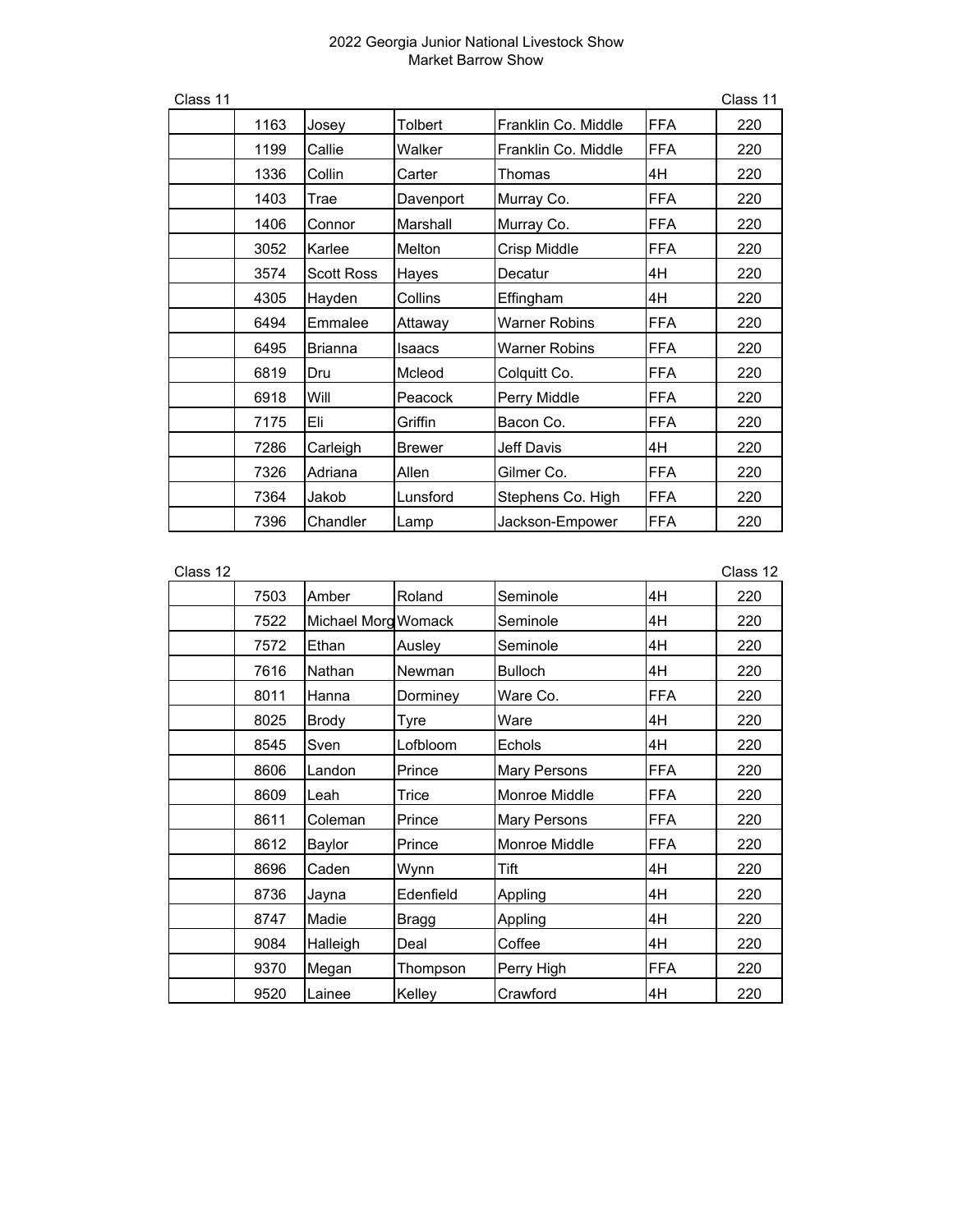| Class 13 |      |                |                |                   |            | Class 13 |
|----------|------|----------------|----------------|-------------------|------------|----------|
|          | 9531 | Annie          | Patterson      | Crawford Co.      | <b>FFA</b> | 220      |
|          | 9539 | Lawson         | Cooley         | Crawford Co.      | <b>FFA</b> | 220      |
|          | 9721 | Chloe          | Mays           | Pickens Co.       | <b>FFA</b> | 220      |
|          | 9807 | Keaton         | Pickle         | Wheeler Co.       | <b>FFA</b> | 220      |
|          | 9958 | <b>Trinity</b> | Frison         | Portal High       | <b>FFA</b> | 220      |
|          | 9959 | Madison        | <b>Nesmith</b> | Portal High       | <b>FFA</b> | 220      |
|          | 9992 | Collin         | Howard         | Randolph          | 4H         | 220      |
|          | 504Y | Easton         | Smith          | Atkinson          | 4H         | 220      |
|          | 234  | Kyndall        | Dorsey         | Brantley Co.      | <b>FFA</b> | 221      |
|          | 3056 | Jim            | Carden         | Crisp Co. High    | <b>FFA</b> | 221      |
|          | 4533 | Peyton         | <b>Rhoades</b> | Morgan Co.        | <b>FFA</b> | 221      |
|          | 7602 | Ryah           | Sewell         | Newton CCA        | <b>FFA</b> | 221      |
|          | 8259 | Kyle           | Dawson         | Winder-Barrow     | <b>FFA</b> | 221      |
|          | 225  | Edie           | Lowther        | <b>Brantley</b>   | 4H         | 222      |
|          | 1045 | Sarah Beth     | Holt           | Rabun Co.         | <b>FFA</b> | 222      |
|          | 1170 | Isabella       | Moon           | Franklin Co. High | <b>FFA</b> | 222      |

| Class 14 |      |                 |                |                     |            | Class 14 |
|----------|------|-----------------|----------------|---------------------|------------|----------|
|          | 1458 | Amelia          | Richter        | Toombs Co.          | <b>FFA</b> | 222      |
|          | 3180 | Will            | Grimes         | Tift                | 4H         | 222      |
|          | 4264 | Miley           | Ray            | <b>Berrien High</b> | <b>FFA</b> | 222      |
|          | 6018 | Ethan           | Mazarky        | Rabun Co.           | <b>FFA</b> | 222      |
|          | 6917 | <b>Boston</b>   | Jefson         | Perry Middle        | <b>FFA</b> | 222      |
|          | 7174 | Eli             | Griffin        | Bacon Co.           | <b>FFA</b> | 222      |
|          | 8017 | Susan           | Whitaker       | Ware                | 4H         | 222      |
|          | 8620 | Emma            | Kimbell        | Monroe Middle       | <b>FFA</b> | 222      |
|          | 9652 | Ar'ziyah        | Carr           | Calhoun Co.         | <b>FFA</b> | 222      |
|          | 448W | Emma            | Prince         | Pike Co. High       | <b>FFA</b> | 222      |
|          | 387  | Caidin          | Hughes         | <b>West Laurens</b> | <b>FFA</b> | 223      |
|          | 3007 | Chandler        | <b>Roberts</b> | Effingham Co. High  | <b>FFA</b> | 223      |
|          | 7162 | <b>Brennlee</b> | Mcelroy        | Bacon Co.           | <b>FFA</b> | 223      |
|          | 7164 | Lagan           | Spencer        | Bacon               | 4H         | 223      |
|          | 8261 | Kimberly        | Adams          | Winder-Barrow       | <b>FFA</b> | 223      |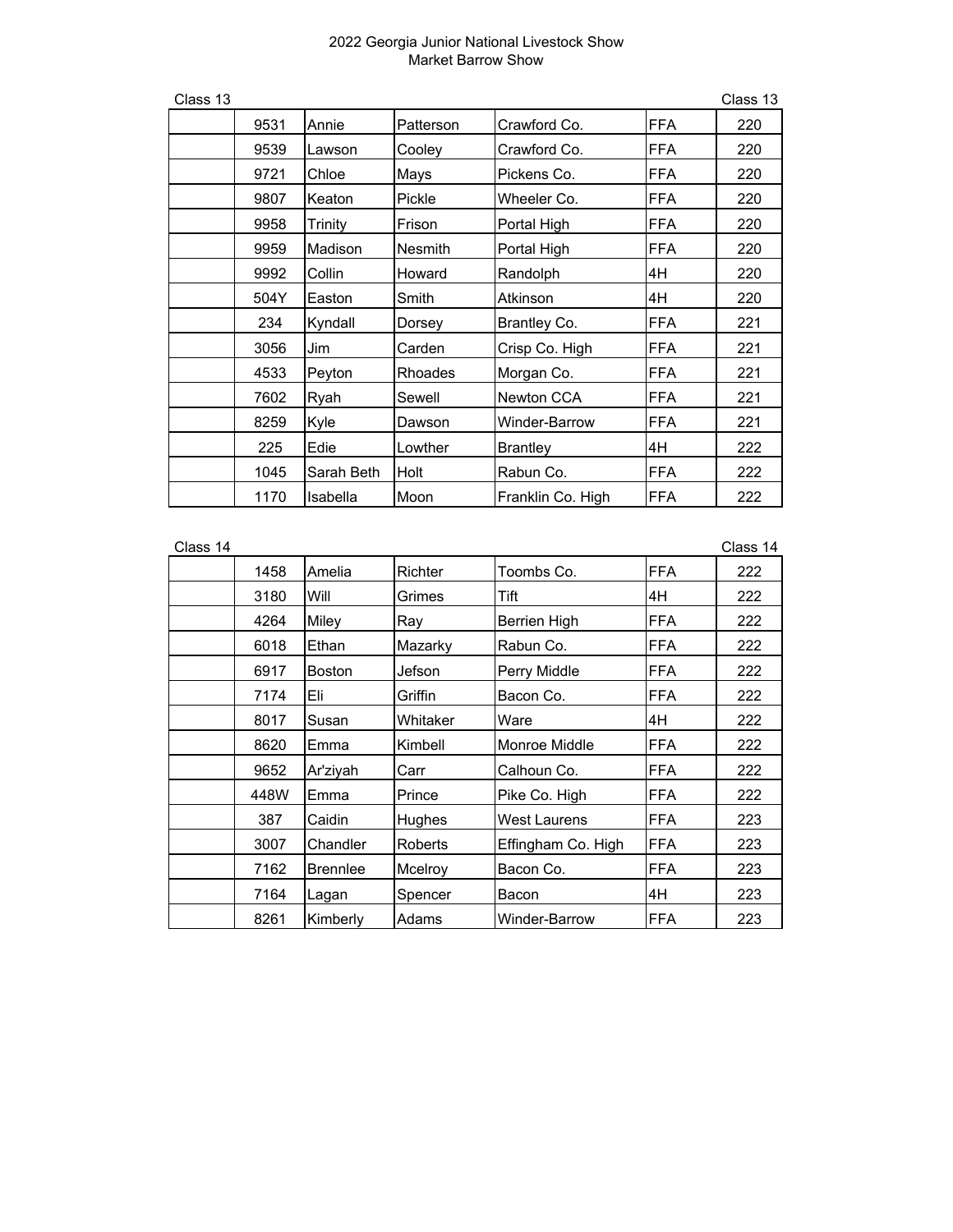| Class 15 |       |                   |                 |                          |            | Class 15 |
|----------|-------|-------------------|-----------------|--------------------------|------------|----------|
|          | 1166  | McConnell         | Teate           | Franklin                 | 4H         | 224      |
|          | 1391  | Samuel            | Washington      | Callaway                 | <b>FFA</b> | 224      |
|          | 6405  | Colby             | <b>Spillers</b> | Upson                    | 4H         | 224      |
|          | 9662  | Anna Grace        | Ginn            | Calhoun                  | 4H         | 224      |
|          | 10000 | Abbey             | Howard          | Randolph                 | 4H         | 224      |
|          | 135   | Nathan            | <b>Nettles</b>  | Charlton                 | 4H         | 225      |
|          | 426   | Тy                | Garner          | Pike Co. High            | <b>FFA</b> | 225      |
|          | 441   | Lorelei           | Komplein        | Pike Co. High            | <b>FFA</b> | 225      |
|          | 533   | Luke              | McBryant        | Wilcox                   | 4H         | 225      |
|          | 536   | Jaimon            | Hilliard        | Wilcox Co.               | FFA        | 225      |
|          | 749   | Jacob             | Smith           | Malcom Bridge Middle FFA |            | 225      |
|          | 1086  | Jaden             | Swisher         | Veterans High            | <b>FFA</b> | 225      |
|          | 1156  | Zoe               | Palmer          | Franklin Co. High        | <b>FFA</b> | 225      |
|          | 8223  | Ryker             | Hardwick        | Walker                   | 4H         | 225      |
|          | 9918  | DC                | <b>Burke</b>    | Screven                  | 4H         | 225      |
|          | 7570  | Emma Claire Creel |                 | Seminole                 | 4H         | 226      |
|          | 9381  | Jack              | Aydelott        | Perry High               | <b>FFA</b> | 226      |
|          | 9804  | Weston            | Pickle          | Wheeler Co.              | <b>FFA</b> | 226      |

| Class 16 |      |             |                  |                     |             | Class 16 |
|----------|------|-------------|------------------|---------------------|-------------|----------|
|          | 1179 | Claire      | <b>Bennett</b>   | Franklin Co. High   | <b>IFFA</b> | 227      |
|          | 2659 | Averi       | Davis            | Camden Co.          | <b>FFA</b>  | 227      |
|          | 3339 | Bo          | Holton           | Mitchell            | 4H          | 227      |
|          | 6527 | Holly       | <b>Batchelor</b> | Upson-Lee Middle    | <b>FFA</b>  | 227      |
|          | 7469 | Savannah    | Gladden          | Houston             | 4H          | 227      |
|          | 7833 | <b>MARY</b> | <b>LUKE</b>      | Ben Hill            | 4H          | 227      |
|          | 8019 | Nathan      | <b>Bennett</b>   | Ware Co.            | <b>IFFA</b> | 227      |
|          | 8796 | Elijah      | Couch            | Southeast Whitfield | <b>FFA</b>  | 227      |
|          | 9082 | Charlie     | Deal             | Coffee              | 4H          | 227      |
|          | 403  | Emma        | Griggs           | Mossy Creek Middle  | <b>FFA</b>  | 228      |
|          | 1012 | Jacob       | Jones            | Candler             | 4H          | 228      |
|          | 1014 | Melanie     | <b>Beck</b>      | Rabun Co.           | <b>FFA</b>  | 228      |
|          | 2248 | Jada        | Cox              | Miller Co. High     | FFA         | 228      |
|          | 8800 | Emmett      | Neeley           | Whitfield           | 4H          | 228      |
|          | 8984 | Halee       | Spivey           | Coffee Co.          | <b>IFFA</b> | 228      |
|          | 278Y | Piper       | Shoemake         | Whitfield           | 4H          | 228      |

ion 2 Champion

Reserve Champion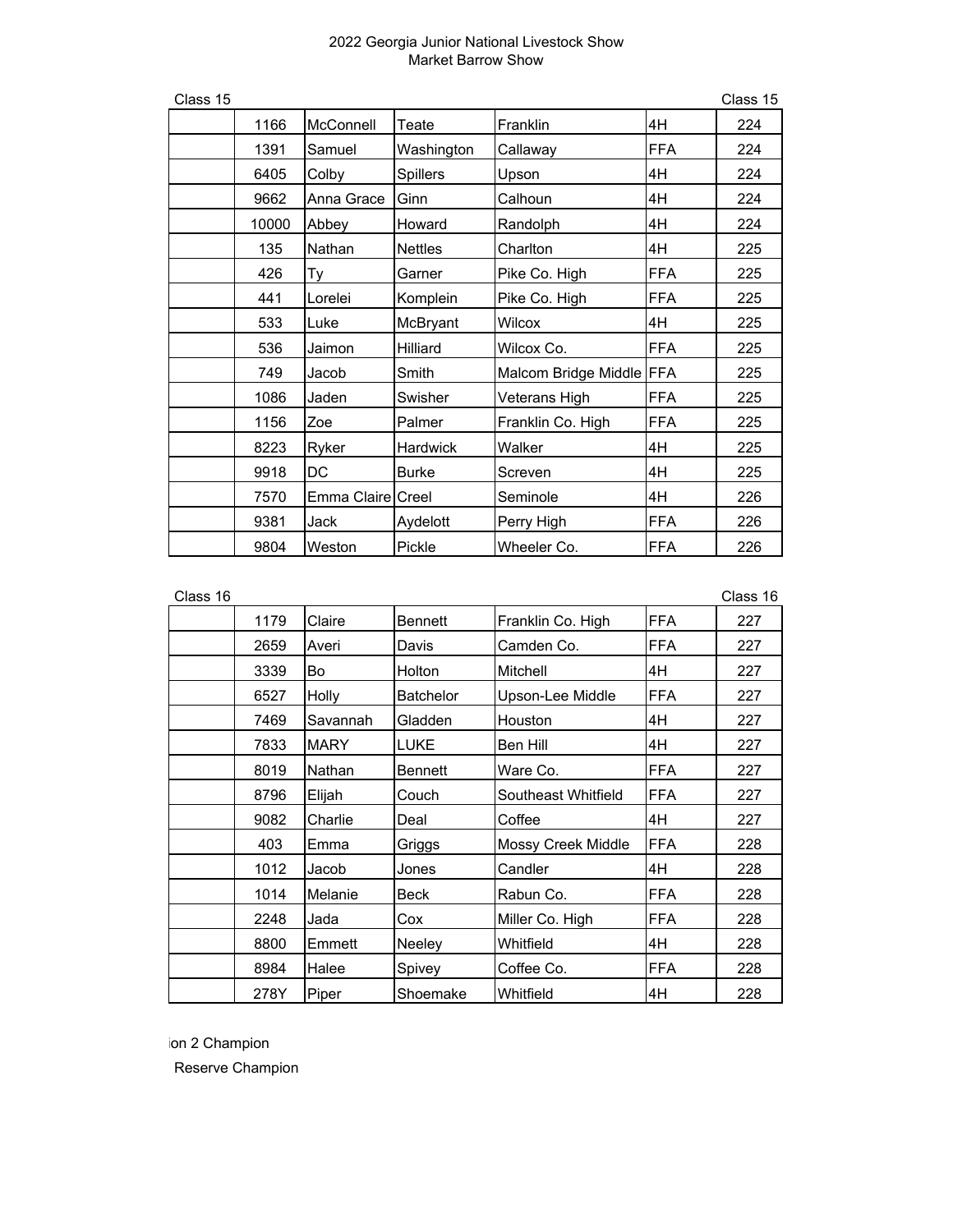Division 3 Division 3

| Class 17 |      |          |                |                           |            | Class 17 |
|----------|------|----------|----------------|---------------------------|------------|----------|
|          | 470  | Morgan   | Rowe           | Jasper Co.                | <b>FFA</b> | 229      |
|          | 809  | Ansley   | Pruitt         | <b>Barrow</b>             | 4H         | 229      |
|          | 1068 | Faith    | <b>Bowers</b>  | Veterans High             | <b>FFA</b> | 229      |
|          | 308  | Tanner   | Connell        | Cook Middle               | <b>FFA</b> | 230      |
|          | 754  | Gavin    | Heath          | Madison Co.               | <b>FFA</b> | 230      |
|          | 3189 | Drew     | Grimes         | Tift                      | 4H         | 230      |
|          | 5534 | Luci     | Loafman        | Perry Middle              | FFA        | 230      |
|          | 5844 | Emma Lou | Pool           | Johnson                   | 4H         | 230      |
|          | 7180 | Whitman  | Tyre           | Bacon                     | 4H         | 230      |
|          | 7532 | Hattie   | Harrison       | Seminole                  | 4H         | 230      |
|          | 7666 | Emerson  | Toews          | Tift Co.                  | <b>FFA</b> | 230      |
|          | 8018 | Cash     | Stewart        | Ware                      | 4H         | 230      |
|          | 8695 | Caden    | Wynn           | Tift                      | 4H         | 230      |
|          | 415  | Mckenzie | <b>Baker</b>   | <b>Mossy Creek Middle</b> | <b>FFA</b> | 231      |
|          | 7533 | Julian   | Harrison       | Seminole                  | 4H         | 231      |
|          | 8711 | Lily     | <b>Baldree</b> | Cook                      | 4H         | 231      |
|          | 9680 | Virgil   | Simmons        | Pataula Charter           | <b>FFA</b> | 231      |

| Class 18 |      |          |                |                            |            | Class 18 |
|----------|------|----------|----------------|----------------------------|------------|----------|
|          | 286  | Keifer   | Pankey         | Dawson                     | 4H         | 232      |
|          | 409  | Caden    | <b>Brett</b>   | <b>Mossy Creek Middle</b>  | <b>FFA</b> | 232      |
|          | 879  | Lauralyn | Lodge          | Brooks Co.                 | FFA        | 232      |
|          | 2831 | Karoline | Wilson         | Lakeview Ft. Oglethorg FFA |            | 232      |
|          | 9521 | Abby     | Bailey         | Crawford Co.               | <b>FFA</b> | 232      |
|          | 122  | Krista   | Murray         | Charlton Co.               | FFA        | 233      |
|          | 423  | Mia      | Morton         | <b>Mossy Creek Middle</b>  | <b>FFA</b> | 233      |
|          | 5824 | Ayden    | Wilharm        | Effingham Co. High         | FFA        | 233      |
|          | 8608 | Landon   | Trice          | <b>Mary Persons</b>        | FFA        | 233      |
|          | 9382 | Payton   | Collier        | Perry High                 | FFA        | 233      |
|          | 9808 | Jaxson   | Derriso        | Wheeler                    | 4H         | 233      |
|          | 276  | Lilla    | Burch          | Burke Co.                  | <b>FFA</b> | 234      |
|          | 461  | Haley    | <b>Beverly</b> | Jasper Co.                 | <b>FFA</b> | 234      |
|          | 753  | Gavin    | Heath          | Madison Co.                | <b>FFA</b> | 234      |
|          | 808  | Sarah    | Lane           | Barrow                     | 4H         | 234      |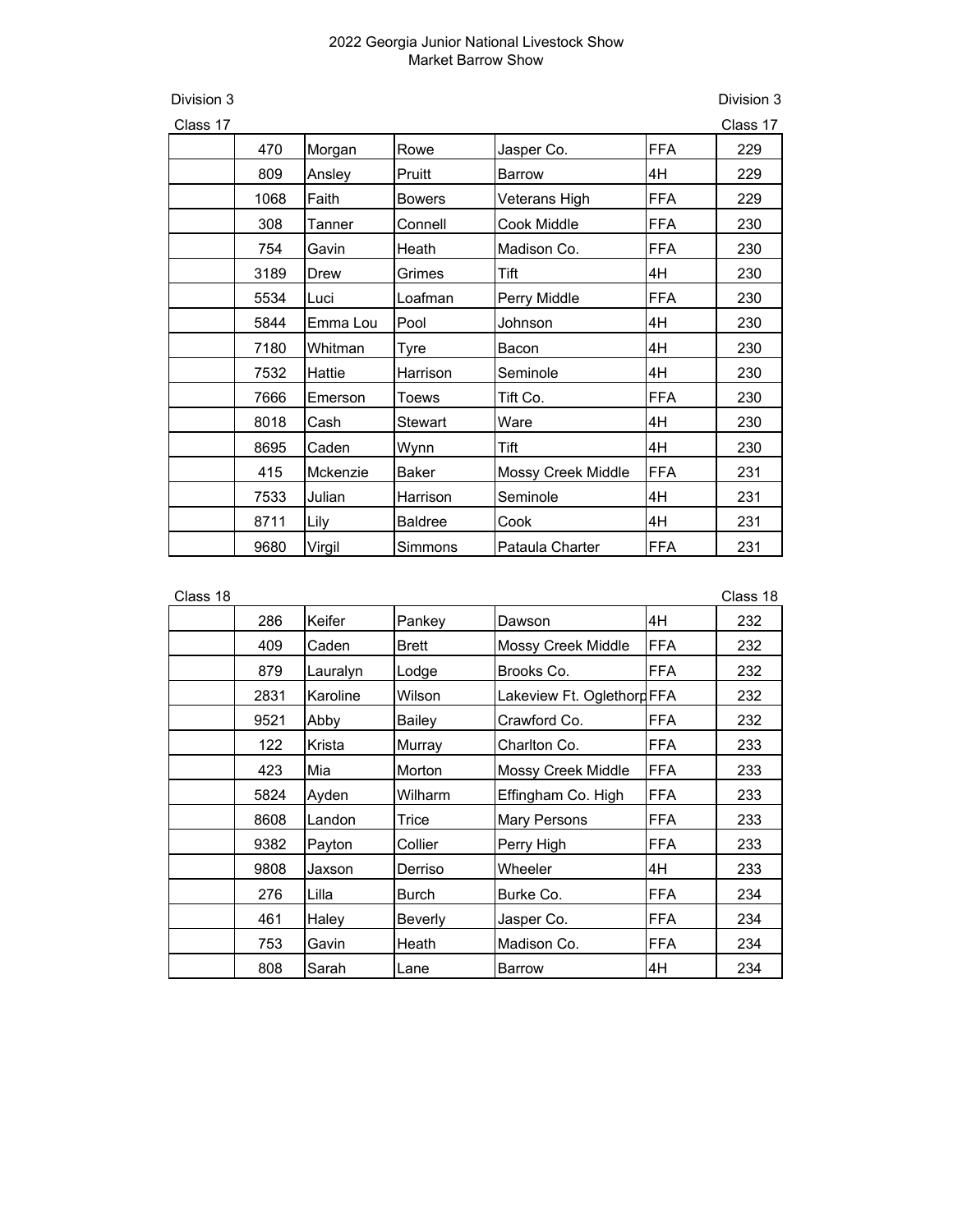| Class 19 |      |          |                |                          |             | Class 19 |
|----------|------|----------|----------------|--------------------------|-------------|----------|
|          | 1116 | Tildan   | Ford           | North Oconee High        | <b>FFA</b>  | 234      |
|          | 6420 | Caroline | Harper         | Irwin Middle             | <b>FFA</b>  | 234      |
|          | 8047 | Lily     | Fountain       | East Laurens             | <b>FFA</b>  | 234      |
|          | 9367 | Reagan   | Hughes         | Perry High               | FFA         | 234      |
|          | 311  | River    | Griffin        | Cook Middle              | <b>IFFA</b> | 235      |
|          | 2673 | Colby    | Yarbrough      | Jeff Davis High          | <b>FFA</b>  | 235      |
|          | 6927 | Katelyn  | White          | Perry Middle             | <b>FFA</b>  | 235      |
|          | 8170 | Madison  | Worley         | North Habersham Midd FFA |             | 235      |
|          | 8625 | William  | Vinson         | Monroe Middle            | <b>FFA</b>  | 235      |
|          | 8637 | Logan    | West           | Feagin Middle            | <b>FFA</b>  | 235      |
|          | 9379 | Abbie    | Westra         | Perry High               | FFA         | 235      |
|          | 9713 | Danielle | Parrot         | Camden Co.               | <b>IFFA</b> | 235      |
|          | 9729 | Kelsie   | Hancock        | Pickens Co.              | <b>FFA</b>  | 235      |
|          | 9820 | Molly    | <b>Bridges</b> | Wheeler Co.              | <b>FFA</b>  | 235      |
|          | 9916 | DC       | <b>Burke</b>   | Screven                  | 4H          | 235      |

| Class 20 |      |                |               |                     |            | Class 20 |
|----------|------|----------------|---------------|---------------------|------------|----------|
|          | 763  | <b>Blake</b>   | Wall          | Madison             | 4H         | 236      |
|          | 1289 | Gage           | <b>Bland</b>  | Franklin Co. Middle | <b>FFA</b> | 236      |
|          | 3577 | Elizabeth      | Hughes        | Decatur             | 4H         | 236      |
|          | 6460 | Konleigh       | Thompson      | Charlton            | 4H         | 236      |
|          | 8222 | Mika           | Gardner       | Walker              | 4H         | 236      |
|          | 9068 | Ava            | Morgan        | Coffee Middle       | FFA        | 236      |
|          | 9519 | Jorja          | Wood          | Crawford Co.        | <b>FFA</b> | 236      |
|          | 1923 | Madison        | Sumner        | Cook Co.            | <b>FFA</b> | 237      |
|          | 6485 | Emmakate       | <b>Broome</b> | Northside           | <b>FFA</b> | 237      |
|          | 1431 | Cole           | Jones         | Tattnall Co.        | <b>FFA</b> | 238      |
|          | 7751 | Gracee         | Mitchell      | Ben Hill            | 4H         | 238      |
|          | 8400 | <b>Breanna</b> | Tench         | White Co. High      | <b>FFA</b> | 238      |
|          | 8994 | Darcy          | Adams         | Coffee Co.          | <b>FFA</b> | 238      |
|          | 9063 | Evan           | Hall          | Coffee              | 4H         | 238      |
|          | 9389 | Gracie         | Dean          | Perry High          | <b>FFA</b> | 238      |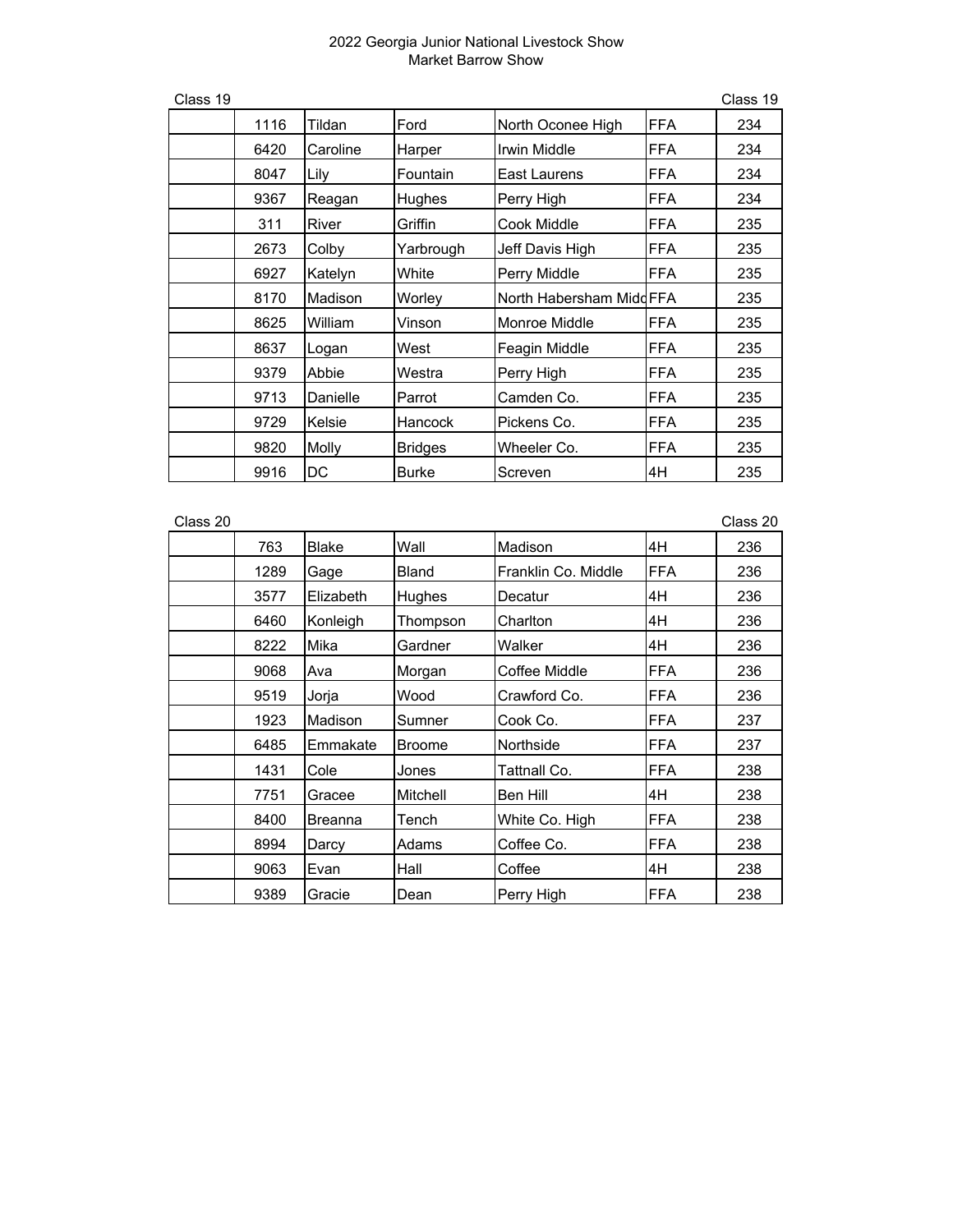| Class 21 |      |                |               |                       |            | Class 21 |
|----------|------|----------------|---------------|-----------------------|------------|----------|
|          | 431  | Kaden          | Mitchell      | Pike Co. High         | <b>FFA</b> | 239      |
|          | 6974 | <b>Brannon</b> | Parker        | Decatur               | 4H         | 239      |
|          | 7161 | Brayden        | Mcelroy       | Bacon Co.             | <b>FFA</b> | 239      |
|          | 7508 | Drew           | Smith         | Seminole Co.          | <b>FFA</b> | 239      |
|          | 7526 | Cleve          | Cofty         | Seminole Co.          | <b>FFA</b> | 239      |
|          | 8390 | Annagrace      | Jones         | White Co. High        | <b>FFA</b> | 239      |
|          | 9406 | Georgia        | Schulten      | Perry High            | <b>FFA</b> | 239      |
|          | 9871 | Luke           | <b>Burns</b>  | Montgomery Co.        | <b>FFA</b> | 239      |
|          | 9890 | Taylor         | <b>Bruce</b>  | Brooks Co.            | <b>FFA</b> | 239      |
|          | 90   | Abby           | <b>Spires</b> | Telfair Co.           | <b>FFA</b> | 240      |
|          | 350  | Riley          | Huse          | St. Marys Middle      | <b>FFA</b> | 240      |
|          | 653  | Addy           | Winchester    | Pulaski               | 4H         | 240      |
|          | 726  | <b>Britnee</b> | Mason         | <b>Bonaire Middle</b> | <b>FFA</b> | 240      |
|          | 1224 | Aleigh         | Prince        | Franklin Co. High     | <b>FFA</b> | 240      |
|          | 1285 | Josie          | Hallford      | Franklin Co. High     | <b>FFA</b> | 240      |
|          | 1402 | Aaron          | Flood         | Murray Co.            | <b>FFA</b> | 240      |
|          | 3626 | Mackenzie      | Howell        | Stephens Co. High     | FFA        | 240      |

| Jass | ╭ |
|------|---|
|------|---|

| Class 22 |      |               |                  |                           |            | Class 22 |
|----------|------|---------------|------------------|---------------------------|------------|----------|
|          | 6438 | Roy           | Smith            | Thomas Co Central         | <b>FFA</b> | 240      |
|          | 6510 | Micah         | Mcfarlin         | Stephens Co. Middle       | <b>FFA</b> | 240      |
|          | 6532 | Lila          | Chastain         | Upson-Lee Middle          | <b>FFA</b> | 240      |
|          | 6748 | Maycey        | Kight            | Colquitt Co.              | <b>FFA</b> | 240      |
|          | 7521 | Hugh          | Scarborough      | Seminole Co.              | <b>FFA</b> | 240      |
|          | 8072 | Mckenna       | Walker           | West Laurens              | <b>FFA</b> | 240      |
|          | 8179 | Lilly         | Worley           | North Habersham Midd FFA  |            | 240      |
|          | 8469 | Tara          | <b>Millirons</b> | Lowndes                   | 4H         | 240      |
|          | 8500 | <b>Brooke</b> | Stone            | Lowndes Co.               | <b>FFA</b> | 240      |
|          | 411W | Teagan        | Watt             | <b>Mossy Creek Middle</b> | <b>FFA</b> | 240      |
|          | 468  | Maegan        | Stanley          | Jasper Co.                | <b>FFA</b> | 241      |
|          | 729  | Joe           | Stanley          | North Oconee High         | <b>FFA</b> | 241      |
|          | 7524 | Ashley        | Womack           | Seminole                  | 4H         | 241      |
|          | 8168 | Joshua        | Newsome          | Habersham Central         | <b>FFA</b> | 241      |
|          | 8829 | Jamin         | Miles            | Appling                   | 4H         | 241      |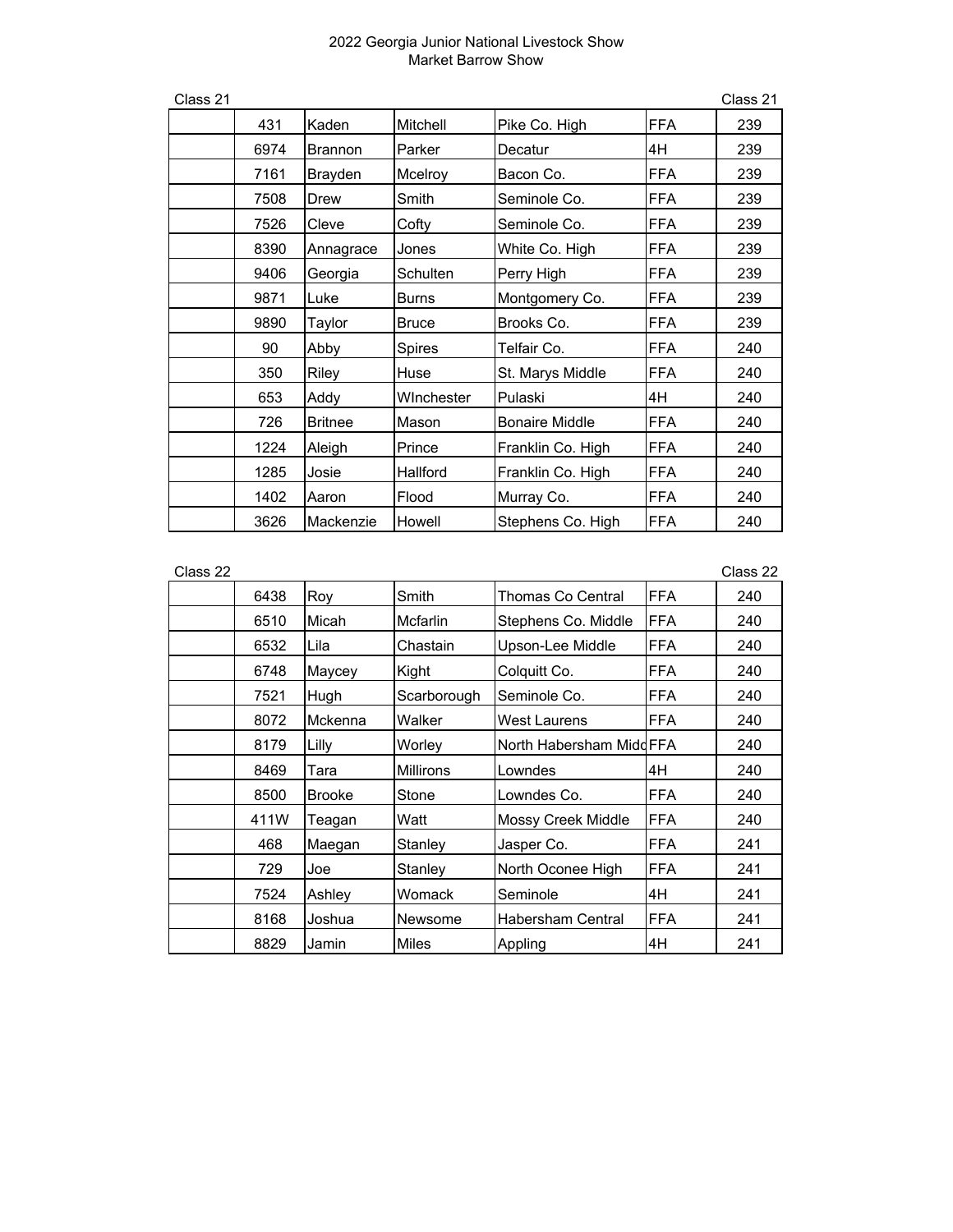| Class 23 |       |                |                 |                           |             | Class 23 |
|----------|-------|----------------|-----------------|---------------------------|-------------|----------|
|          | 8887  | Ava            | Crosby          | Tattnall                  | 4H          | 241      |
|          | 9388  | Kade           | Walker          | Perry High                | <b>FFA</b>  | 241      |
|          | 9416  | <b>Natalie</b> | Wisekal         | Perry High                | <b>FFA</b>  | 241      |
|          | 1124W | Ava            | Smith           | <b>Clear Creek Middle</b> | <b>FFA</b>  | 241      |
|          | 174Y  | John           | Young           | Thomas                    | 4H          | 241      |
|          | 222   | Logan          | Gowen           | <b>Brantley</b>           | 4H          | 242      |
|          | 743   | Juliet         | Ellis           | Malcom Bridge Middle FFA  |             | 242      |
|          | 759   | Will           | Tolbert         | Madison Co.               | <b>FFA</b>  | 242      |
|          | 793   | Charlee        | Fleming         | Madison                   | 4H          | 242      |
|          | 6414  | Chloe          | Paulk           | Irwin Co.                 | FFA         | 242      |
|          | 6836  | Mason          | Bass            | Colquitt Co.              | <b>FFA</b>  | 242      |
|          | 7507  | Mindy          | <b>Shattles</b> | Seminole Co.              | <b>FFA</b>  | 242      |
|          | 8174  | Jacey          | Crane           | South Habersham MiddFFA   |             | 242      |
|          | 8298  | lKel           | Crawford        | Union Co.                 | <b>IFFA</b> | 242      |
|          | 8710  | <b>Bryce</b>   | <b>Baldree</b>  | Cook                      | 4H          | 242      |
|          | 9538  | Lane           | Cooley          | Crawford                  | 4H          | 242      |

ion 3 Champion

sion 3 Reserve

Division 4 Division 4

| Class 24 |      |          |          |                           |            | Class 24 |
|----------|------|----------|----------|---------------------------|------------|----------|
|          | 141  | Emma     | Mcmillan | Charlton Co.              | <b>FFA</b> | 243      |
|          | 1924 | Madison  | Sumner   | Cook Co.                  | <b>FFA</b> | 243      |
|          | 6687 | Savannah | Reynolds | Fitzgerald                | <b>FFA</b> | 243      |
|          | 7542 | Colin    | Rogers   | Seminole Co.              | <b>FFA</b> | 243      |
|          | 8067 | Nate     | Cesario  | <b>West Laurens</b>       | <b>FFA</b> | 243      |
|          | 8256 | Hayden   | Lane     | Winder-Barrow             | <b>FFA</b> | 243      |
|          | 9517 | McKenzie | McInvale | Taylor                    | 4H         | 243      |
|          | 9974 | Jackson  | Smith    | <b>Fullington Academy</b> | <b>FFA</b> | 243      |
|          | 102  | Ky       | Alford   | Elbert                    | 4H         | 244      |
|          | 7842 | Elli     | Ash      | Ben Hill Middle           | <b>FFA</b> | 244      |
|          | 8617 | Marshall | Grant    | Monroe Middle             | <b>FFA</b> | 244      |
|          | 9073 | Jamilee  | Vickers  | Coffee                    | 4H         | 244      |
|          | 579  | AJ       | Short    | <b>Baconton Charter</b>   | <b>FFA</b> | 245      |
|          | 1256 | Makina   | Keese    | Franklin                  | 4H         | 245      |
|          | 1404 | Marley   | Carrell  | Murray Co.                | <b>FFA</b> | 245      |
|          | 1456 | Ryleigh  | Phillips | Toombs Co.                | <b>FFA</b> | 245      |
|          | 5870 | Тy       | Herrin   | Cook Middle               | <b>FFA</b> | 245      |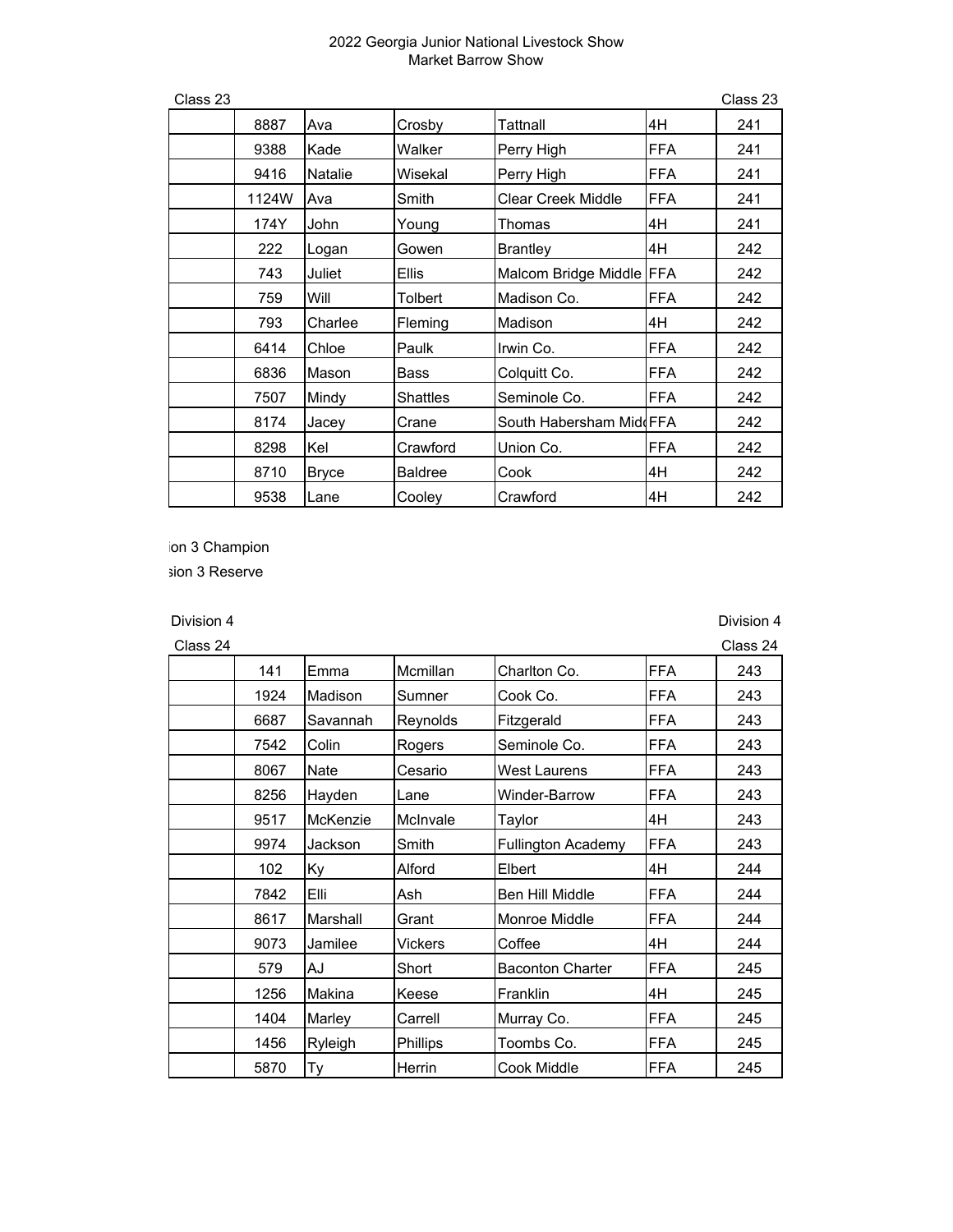| Class 25 |      |           |               |                        |            | Class 25 |
|----------|------|-----------|---------------|------------------------|------------|----------|
|          | 6016 | Peyton    | Hicks         | Rabun Co.              | <b>FFA</b> | 245      |
|          | 7852 | Kaden     | Griffin       | <b>Ben Hill Middle</b> | <b>FFA</b> | 245      |
|          | 8050 | Colby     | Kinchen       | <b>East Laurens</b>    | <b>FFA</b> | 245      |
|          | 8260 | Hank      | Dawson        | <b>Barrow</b>          | 4H         | 245      |
|          | 8297 | Shelby    | Whitney       | Union Co.              | <b>FFA</b> | 245      |
|          | 8363 | Reagan    | Reynolds      | Oconee                 | 4H         | 245      |
|          | 8740 | Aiden     | Connell       | Appling                | 4H         | 245      |
|          | 9361 | Camille   | Sandefur      | Perry High             | <b>FFA</b> | 245      |
|          | 9825 | Zoey      | Vann          | Wheeler Co.            | <b>FFA</b> | 245      |
|          | 9929 | Mason     | Dickey        | Screven                | 4H         | 245      |
|          | 339  | Emerey    | Slice         | St. Marys Middle       | <b>FFA</b> | 246      |
|          | 456  | Faith     | Cook          | Jasper Co.             | <b>FFA</b> | 246      |
|          | 697  | Zachariah | Keith         | Pickens Junior High    | <b>FFA</b> | 246      |
|          | 1271 | Sarah     | York          | Franklin               | 4H         | 246      |
|          | 1724 | Savannah  | Steinmetz     | Perry Middle           | <b>FFA</b> | 246      |
|          | 5880 | Skye      | <b>Blitch</b> | Northside Middle       | <b>FFA</b> | 246      |

| Class 26 |       |              |                 |                  |            | Class 26 |
|----------|-------|--------------|-----------------|------------------|------------|----------|
|          | 7821  | Abbigale     | Luke            | Fitzgerald       | <b>FFA</b> | 246      |
|          | 8813  | Reagan       | Thien           | Appling          | 4H         | 246      |
|          | 9383  | Gracie       | Wilkes          | Perry High       | <b>FFA</b> | 246      |
|          | 748   | Marlee       | Smith           | Oconee           | 4H         | 247      |
|          | 792   | Audrey       | <b>Brown</b>    | Madison Co.      | <b>FFA</b> | 247      |
|          | 8300  | Ashley       | Marino          | Union Co Middle  | <b>FFA</b> | 247      |
|          | 8557  | Lilly        | Hunter          | White            | 4H         | 247      |
|          | 9651  | Tyler        | Reddick         | Calhoun Co.      | <b>FFA</b> | 247      |
|          | 285   | Gracie       | Laws            | St. Marys Middle | <b>FFA</b> | 248      |
|          | 300   | Abby         | Johnson         | Dawson Co.       | <b>FFA</b> | 248      |
|          | 640   | Remington    | Rozier          | Wayne Co.        | <b>FFA</b> | 248      |
|          | 5875  | Lilah        | Green           | Northside Middle | <b>FFA</b> | 248      |
|          | 6783  | Gage         | Emory           | Colquitt Co.     | <b>FFA</b> | 248      |
|          | 8743  | Aubrey       | <b>Dishroon</b> | Appling          | 4H         | 248      |
|          | 9070  | Ella         | Day             | Coffee Co.       | <b>FFA</b> | 248      |
|          | 4388Y | <b>Isack</b> | Anderson        | Lumpkin Co.      | <b>FFA</b> | 248      |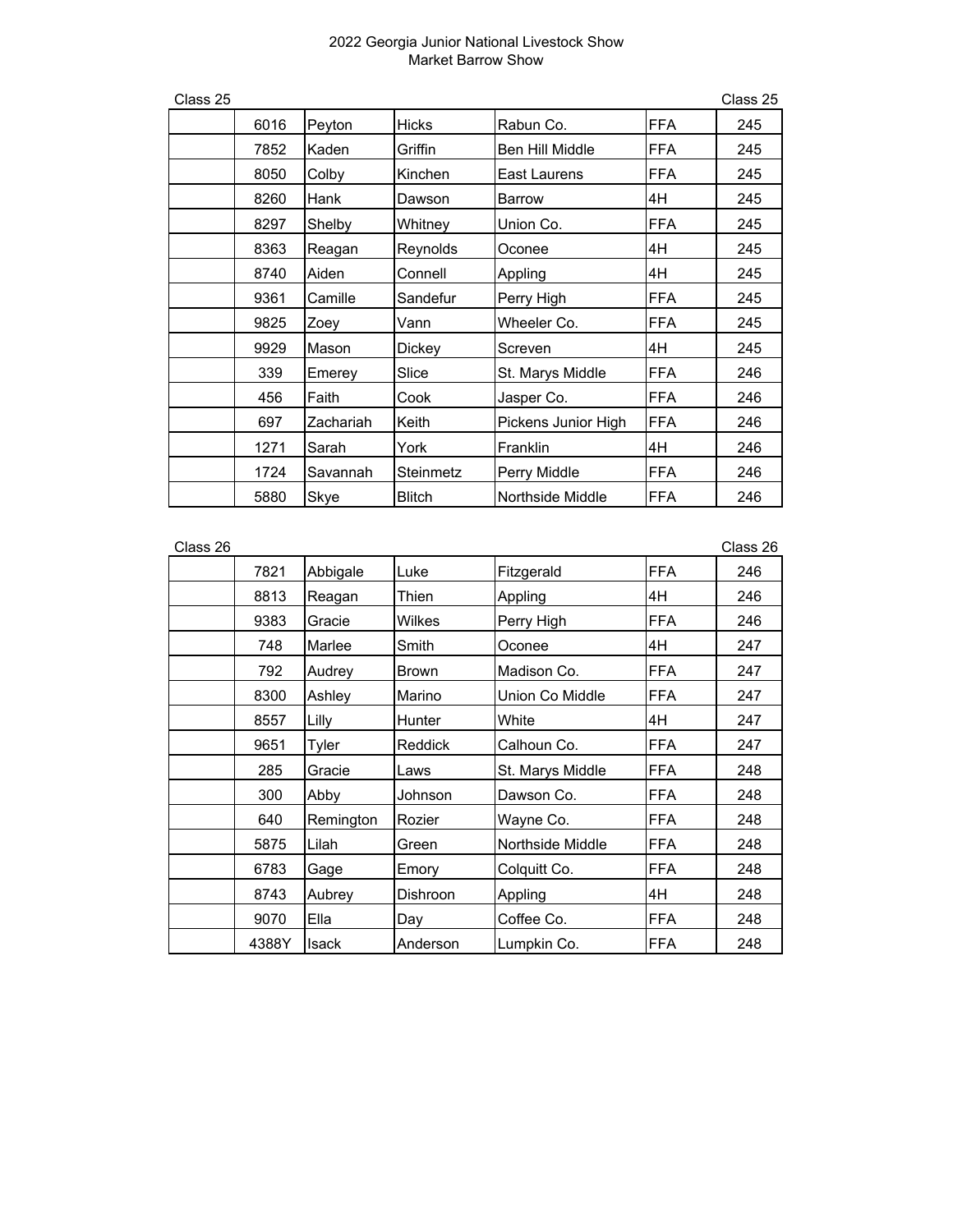|      |                 |                |                      |            | Class 27 |
|------|-----------------|----------------|----------------------|------------|----------|
| 459  | Hayden          | Gay            | Heard Co.            | <b>FFA</b> | 249      |
| 1016 | Savannah        | Page           | Jackson-Empower      | <b>FFA</b> | 249      |
| 5558 | Aly             | Corzine        | Perry Middle         | <b>FFA</b> | 249      |
| 6909 | Peyton          | Heard          | Perry Middle         | <b>FFA</b> | 249      |
| 7540 | Colin           | Rogers         | Seminole Co.         | <b>FFA</b> | 249      |
| 8299 | Haley           | <b>Baxter</b>  | Union Co.            | <b>FFA</b> | 249      |
| 8867 | Macy            | Meeks          | Tattnall             | 4H         | 249      |
| 8964 | Abby            | Dockery        | Coffee Co.           | <b>FFA</b> | 249      |
| 113  | Abbigale        | Webb           | Charlton             | 4H         | 250      |
| 130  | Noah            | Rogers         | Echols               | 4H         | 250      |
| 336  | Donovan         | <b>Blount</b>  | St. Marys Middle     | <b>FFA</b> | 250      |
| 1009 | Dallas          | Jones          | Candler              | 4H         | 250      |
| 1065 | Josh            | Schultz        | Veterans High        | <b>FFA</b> | 250      |
| 1280 | <b>Brantley</b> | <b>Boles</b>   | Franklin             | 4H         | 250      |
| 6428 | Michael         | Maruca         | Burke Co.            | <b>FFA</b> | 250      |
| 6493 | Lilly           | <b>Burress</b> | <b>Warner Robins</b> | <b>FFA</b> | 250      |
|      |                 |                |                      |            |          |

| Class 28 |      |         |                |                          |            | Class 28 |
|----------|------|---------|----------------|--------------------------|------------|----------|
|          | 8554 | Will    | White          | White Co. High           | <b>FFA</b> | 250      |
|          | 8623 | Maggie  | Walker         | Monroe Middle            | <b>FFA</b> | 250      |
|          | 9375 | Evalee  | Nash           | Perry High               | <b>FFA</b> | 250      |
|          | 9482 | Shanley | Meeks          | Atkinson                 | 4H         | 250      |
|          | 65   | Chloe   | Paulk          | Irwin Co.                | <b>FFA</b> | 251      |
|          | 242  | Maggie  | Harris         | Brantley Co.             | <b>FFA</b> | 251      |
|          | 578  | Kenzie  | Mathis         | Thomson Middle           | FFA        | 251      |
|          | 6407 | Matilyn | Wright         | Irwin Co.                | <b>FFA</b> | 251      |
|          | 6497 | Kaelyn  | Adriance       | <b>Warner Robins</b>     | <b>FFA</b> | 251      |
|          | 7841 | Elli    | Ash            | <b>Ben Hill Middle</b>   | <b>FFA</b> | 251      |
|          | 8089 | Alyssa  | Rumph          | Warner Robbins MiddleFFA |            | 251      |
|          | 649  | Jaxson  | Haire          | Mitchell                 | 4H         | 252      |
|          | 1046 | Jaylnn  | Pendrey        | Rabun Co.                | <b>FFA</b> | 252      |
|          | 1095 | Madison | Jones          | Veterans High            | FFA        | 252      |
|          | 3048 | Luke    | <b>Stevens</b> | Crisp Middle             | FFA        | 252      |
|          | 8196 | Adam    | Caudell        | <b>Habersham Central</b> | <b>FFA</b> | 252      |
|          | 8624 | William | Vinson         | Monroe Middle            | <b>FFA</b> | 252      |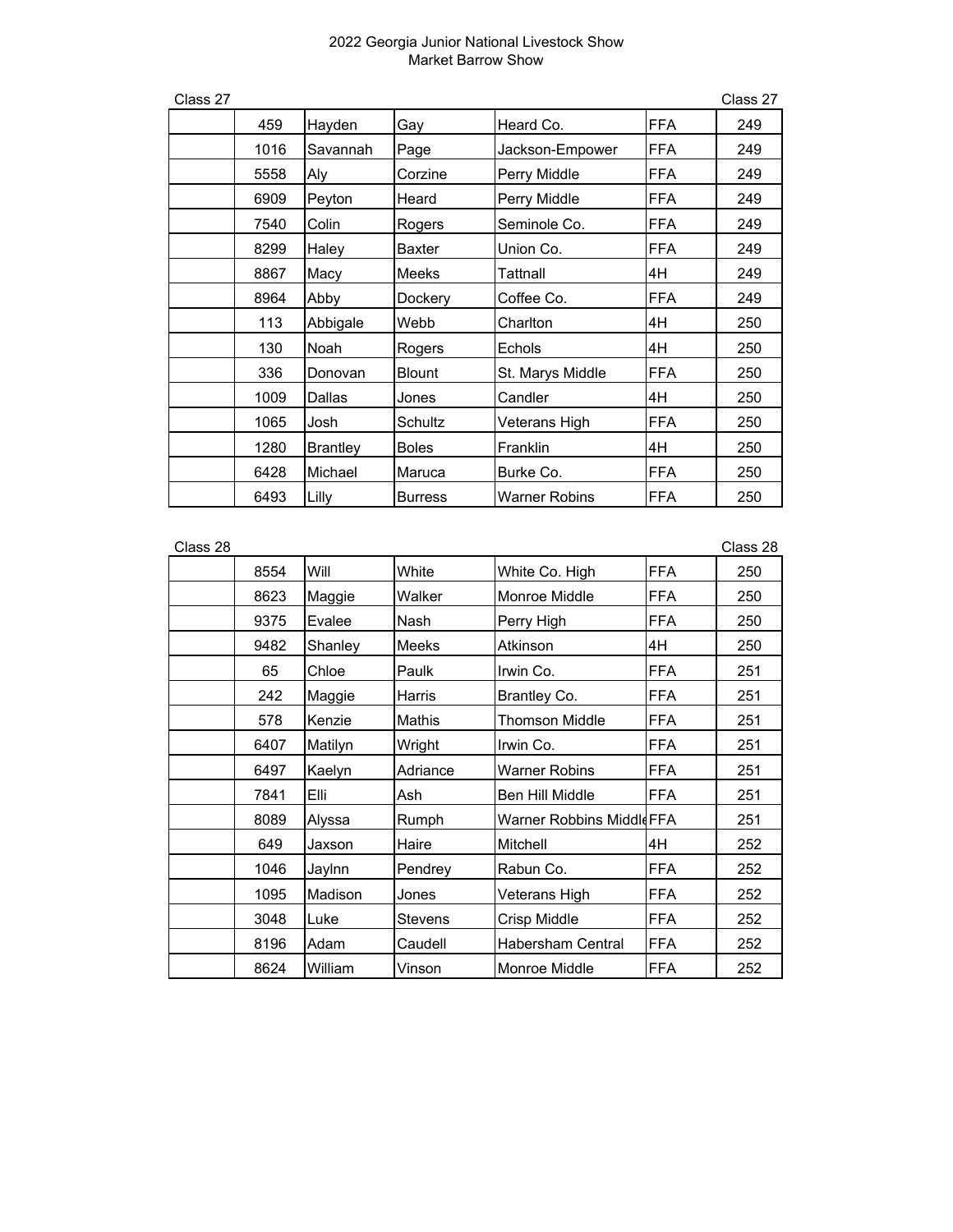| Class 29 |      |               |              |                             |            | Class 29 |
|----------|------|---------------|--------------|-----------------------------|------------|----------|
|          | 9074 | Sara          | Vickers      | Coffee                      | 4H         | 252      |
|          | 9546 | Adalynn       | Puckett      | Crawford Co.                | <b>FFA</b> | 252      |
|          | 9988 | Collin        | Howard       | Randolph                    | 4H         | 252      |
|          | 784  | Drew          | <b>Brown</b> | Madison Co.                 | <b>FFA</b> | 253      |
|          | 6720 | Cooper        | Lewis        | Colquitt Co.                | <b>FFA</b> | 253      |
|          | 6817 | Lily          | Watson       | Colquitt Christian Acad FFA |            | 253      |
|          | 9414 | Ben           | Moore        | Perry High                  | <b>FFA</b> | 253      |
|          | 239  | Ashland       | Justice      | Brantley Co.                | <b>FFA</b> | 254      |
|          | 1071 | Will          | Jackson      | Veterans High               | <b>FFA</b> | 254      |
|          | 1272 | Ginger        | Mitchell     | Franklin                    | 4H         | 254      |
|          | 3050 | Emily         | Whisman      | Crisp Middle                | <b>FFA</b> | 254      |
|          | 3402 | Andy          | Melcher      | Crisp Co. High              | <b>FFA</b> | 254      |
|          | 6489 | Lacey         | Weddington   | Northside                   | <b>FFA</b> | 254      |
|          | 6529 | <b>Brie</b>   | Montano      | Upson-Lee Middle            | <b>FFA</b> | 254      |
|          | 446W | Walker        | Davis        | Pike Co. High               | <b>FFA</b> | 254      |
|          | 83   | <b>Briana</b> | Knowles      | Charlton                    | 4H         | 255      |
|          | 223  | Kibrey        | Smith        | <b>Brantley</b>             | 4H         | 255      |
|          | 513  | M.j.          | McKinnon     | Atkinson Co.                | <b>FFA</b> | 255      |

| Class 30 |      |                |                |                             |            | Class 30 |
|----------|------|----------------|----------------|-----------------------------|------------|----------|
|          | 966  | Ryleigh        | Moseley        | Early                       | 4H         | 255      |
|          | 1017 | Carson         | Page           | Jackson                     | 4H         | 255      |
|          | 1076 | Morgan         | <b>Hubbard</b> | Veterans High               | <b>FFA</b> | 255      |
|          | 4253 | Landon         | Exum           | <b>Berrien High</b>         | <b>FFA</b> | 255      |
|          | 8026 | <b>Blake</b>   | Tyre           | Ware Co.                    | <b>FFA</b> | 255      |
|          | 8555 | Brianna        | Ramey          | White Co. High              | <b>FFA</b> | 255      |
|          | 8558 | Hope           | Prosen         | White                       | 4H         | 255      |
|          | 9549 | <b>Dixie</b>   | Martin         | Crawford                    | 4H         | 255      |
|          | 447  | Isabel         | Bailey         | Pike Co. High               | <b>FFA</b> | 256      |
|          | 1062 | Colton         | Wurdeman       | Veterans High               | <b>FFA</b> | 256      |
|          | 1433 | <b>Britten</b> | Herndon        | <b>Toombs</b>               | 4H         | 256      |
|          | 4241 | Reese          | Walker         | <b>Pierce County Middle</b> | <b>FFA</b> | 256      |
|          | 7365 | Aubrey         | Mcclure        | <b>Banks High</b>           | <b>FFA</b> | 256      |
|          | 7518 | <b>Bethann</b> | Smith          | Seminole Co.                | <b>FFA</b> | 256      |
|          | 7615 | Nathan         | Newman         | <b>Bulloch</b>              | 4H         | 256      |
|          | 8576 | Case           | Boone          | Jackson                     | 4H         | 256      |
|          | 9824 | Layton         | Spires         | Wheeler Co.                 | <b>FFA</b> | 256      |

ion 4 Champion

sion 4 Reserve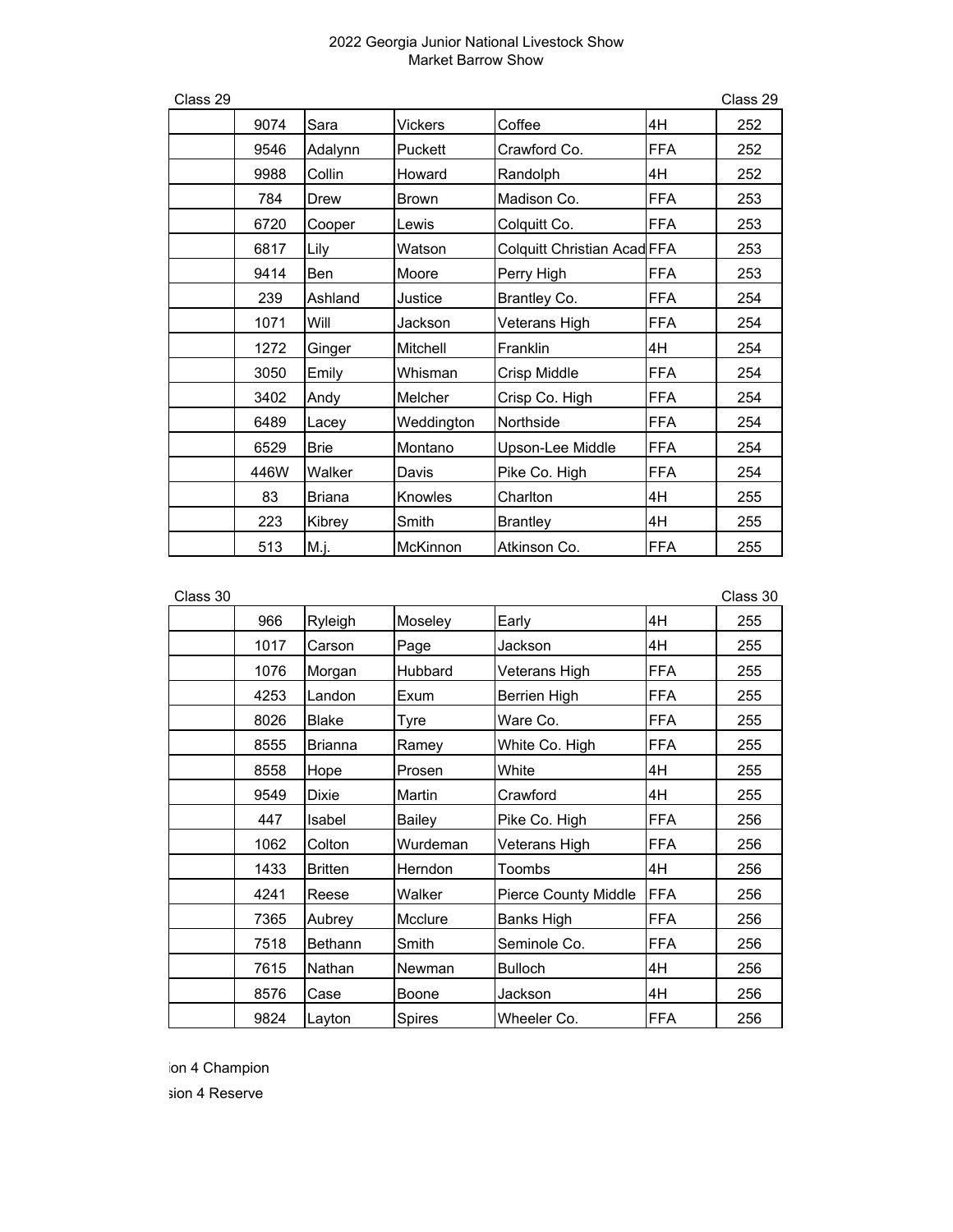Division 5 Division 5

|      |                |               |                          |            | Class 31                                                   |
|------|----------------|---------------|--------------------------|------------|------------------------------------------------------------|
| 1100 | <b>Britnee</b> | Mason         | <b>Bonaire Middle</b>    | FFA        | 257                                                        |
| 1328 | Jenna          | McBee         | Thomas                   | 4H         | 257                                                        |
| 6818 | Lucy           | Watson        |                          |            | 257                                                        |
| 8628 | Hayden         | Tucker        | Feagin Middle            | <b>FFA</b> | 257                                                        |
| 8986 | Gage           | White         | Coffee                   | 4H         | 257                                                        |
| 9412 | <b>Rollins</b> | Neal          | Houston                  | 4H         | 257                                                        |
| 783  | Drew           | <b>Brown</b>  | Madison Co.              | <b>FFA</b> | 258                                                        |
| 876  | Jacob          | Lodge         | Brooks Co.               | FFA        | 258                                                        |
| 1296 | Sarah          | Langley       | Franklin Co. High        | <b>FFA</b> | 258                                                        |
| 8169 | Joshua         | Newsome       | <b>Habersham Central</b> | FFA        | 258                                                        |
| 8395 | Mia            | Robinson      | White Co. High           | <b>FFA</b> | 258                                                        |
| 8618 | Rebekah        | <b>Banres</b> | <b>Monroe Middle</b>     | <b>FFA</b> | 258                                                        |
| 9099 | Marlee         | Griffin       |                          |            | 258                                                        |
| 9911 | Kinslee        | Forehand      | Screven                  | 4H         | 258                                                        |
| 983  | Halle          | <b>Hicks</b>  | Heard Co.                | <b>FFA</b> | 259                                                        |
| 5653 | Angelo         | King-Rallo    | Union Co Middle          | <b>FFA</b> | 259                                                        |
| 6260 | Raegan         | Poulnott      | Oglethorpe               | 4H         | 259                                                        |
|      |                |               |                          |            | Colquitt Christian Acad FFA<br>Citizens Christian Acad FFA |

| Class 32 |      |               |                           |                           |            | Class 32 |
|----------|------|---------------|---------------------------|---------------------------|------------|----------|
|          | 7287 | Levi          | <b>Brewer</b>             | Jeff Davis                | 4H         | 259      |
|          | 7530 | Will          | Miller                    | Seminole Co.              | <b>FFA</b> | 259      |
|          | 8643 | Ina           | Little                    | Rabun Co.                 | FFA        | 259      |
|          | 9730 | Dacey         | <b>Motes</b>              | Pickens Co.               | <b>FFA</b> | 259      |
|          | 9786 | McKinley      | White                     | Randolph                  | 4H         | 259      |
|          | 9862 | Mason         | Connell                   | Montgomery Co.            | <b>FFA</b> | 259      |
|          | 81   | <b>Bradan</b> | Knowles                   | Charlton Co.              | FFA        | 260      |
|          | 312  | Colten        | <b>Bullard</b>            | Cook Middle               | <b>FFA</b> | 260      |
|          | 383  | Henry         | <b>Bracewell</b>          | West Laurens              | FFA        | 260      |
|          | 460  | Hallie        | Arellano                  | Jasper Co.                | <b>FFA</b> | 260      |
|          | 696  | Cole          | Stephens                  | Pickens Co.               | <b>FFA</b> | 260      |
|          | 721  | Macie         | Simmons-Wag Carver Middle |                           | <b>FFA</b> | 260      |
|          | 1121 | Mac           | <b>Burnette</b>           | <b>Clear Creek Middle</b> | <b>FFA</b> | 260      |
|          | 1459 | Kayleigh      | Montford                  | <b>Toombs Middle</b>      | <b>FFA</b> | 260      |
|          | 7514 | Aspen         | Thompson                  | Seminole Co.              | <b>FFA</b> | 260      |
|          | 8398 | Annagrace     | Jones                     | White Co. High            | FFA        | 260      |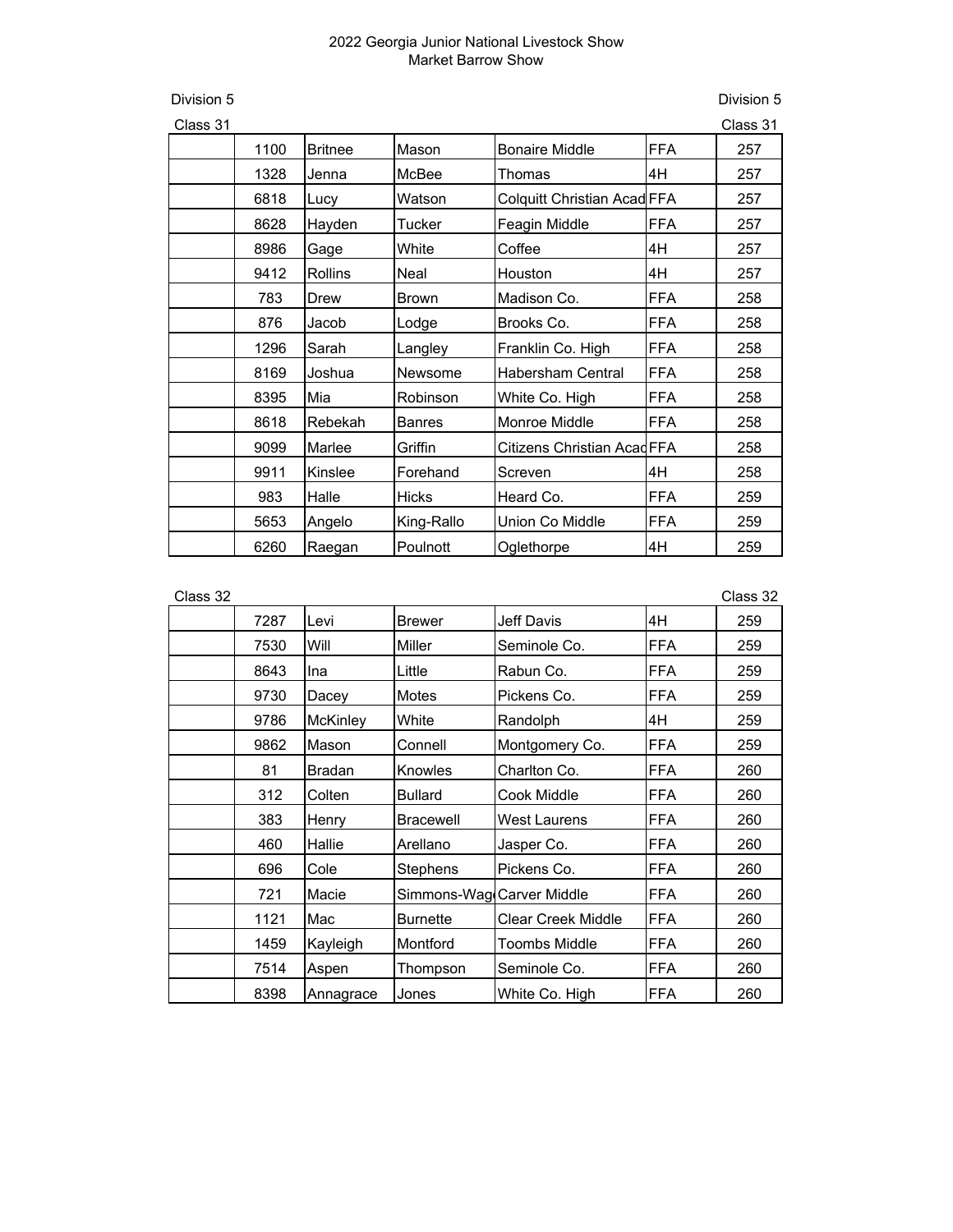| Class 33 |      |              |              |                     |            | Class 33 |
|----------|------|--------------|--------------|---------------------|------------|----------|
|          | 8781 | Wyatt        | Haygood      | Southeast Whitfield | <b>FFA</b> | 260      |
|          | 9333 | Abbi         | Rainwater    | Perry High          | <b>FFA</b> | 260      |
|          | 9555 | Shanley      | <b>Meeks</b> | Atkinson            | 4H         | 260      |
|          | 422  | Izzy         | Sailor       | Mossy Creek Middle  | <b>FFA</b> | 261      |
|          | 444  | Savannah     | Selman       | Pike Co. High       | <b>FFA</b> | 261      |
|          | 609  | Karson       | Arnold       | Wayne               | 4H         | 261      |
|          | 1188 | Gracie       | Amason       | Franklin Co. High   | <b>FFA</b> | 261      |
|          | 7166 | Caleb        | Moore        | Bacon Co.           | <b>FFA</b> | 261      |
|          | 7579 | Elizabeth    | Ausley       | Seminole            | 4H         | 261      |
|          | 8744 | Aubrey       | Dishroon     | Appling             | 4H         | 261      |
|          | 411Y | Laddie       | Kennedy      | Tattnall Co.        | <b>FFA</b> | 261      |
|          | 458  | Hayden       | Gay          | Heard Co.           | <b>FFA</b> | 262      |
|          | 633  | Sadie        | Evans        | Wayne Co.           | <b>FFA</b> | 262      |
|          | 6213 | Mikah        | Pafford      | Pelham              | <b>FFA</b> | 262      |
|          | 6718 | <b>Brock</b> | Weaver       | Colquitt Co.        | <b>FFA</b> | 262      |
|          | 6721 | Cooper       | Lewis        | Colquitt Co.        | <b>FFA</b> | 262      |
|          | 7329 | Matthew      | Chastain     | Gilmer Co.          | FFA        | 262      |

| Class 34 |  |
|----------|--|
|          |  |

| Class 34 |      |              |                 |                   |            | Class 34 |
|----------|------|--------------|-----------------|-------------------|------------|----------|
|          | 7523 | <b>Brinn</b> | Womack          | Seminole          | 4H         | 262      |
|          | 7571 | Addy         | Eakin           | Seminole          | 4H         | 262      |
|          | 8172 | Carson       | Cowart          | Habersham Central | <b>FFA</b> | 262      |
|          | 8983 | Halee        | Spivey          | Coffee Co.        | <b>FFA</b> | 262      |
|          | 177  | Karlie       | Powe            | Grady             | 4H         | 263      |
|          | 291  | Carson       | <b>Branson</b>  | Dawson Co.        | <b>FFA</b> | 263      |
|          | 1457 | Amelia       | Richter         | Toombs Co.        | <b>FFA</b> | 263      |
|          | 2990 | Lily Grace   | Kinsey          | Echols Co.        | <b>FFA</b> | 263      |
|          | 5665 | Charlie      | Nicholson       | Union Co.         | <b>FFA</b> | 263      |
|          | 6425 | Nace         | Tucker          | Irwin Co.         | <b>FFA</b> | 263      |
|          | 8043 | Zulma        | <b>Rios</b>     | East Laurens      | <b>FFA</b> | 263      |
|          | 8198 | Zaxsen       | Faries          | Habersham         | 4H         | 263      |
|          | 9323 | Lily         | <b>Barfield</b> | Perry High        | <b>FFA</b> | 263      |
|          | 9368 | Alana        | Hodges          | Perry High        | <b>FFA</b> | 263      |
|          | 294W | Emmagrace    | Pankey          | Dawson Co.        | <b>FFA</b> | 263      |
|          | 432  | Kara         | Mitchell        | Pike Co. High     | <b>FFA</b> | 264      |
|          | 440  | Carter       | Steele          | Pike Co. High     | <b>FFA</b> | 264      |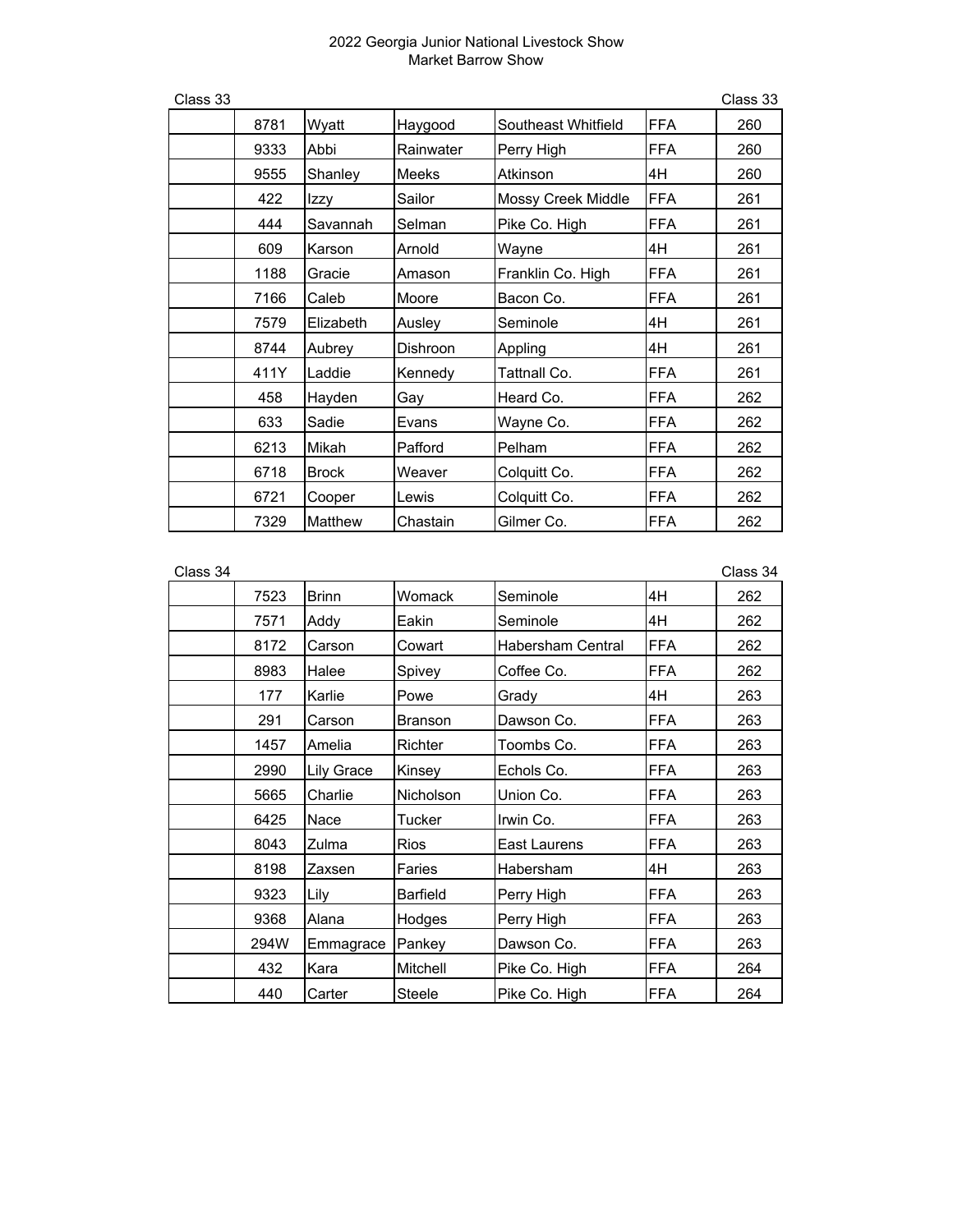| Class 35 |      |                |                |                                 |            | Class 35 |
|----------|------|----------------|----------------|---------------------------------|------------|----------|
|          | 8786 | Caitlyn        | Robertson      | Southeast Whitfield             | <b>FFA</b> | 264      |
|          | 9066 | Emma           | Morgan         | Citizens Christian Acad FFA     |            | 264      |
|          | 143  | Lainey Kate    | <b>Harris</b>  | Charlton Co.                    | <b>FFA</b> | 265      |
|          | 224  | Peyton         | <b>Brooks</b>  | <b>Brantley</b>                 | 4H         | 265      |
|          | 610  | Reagan         | Drury          | Wayne                           | 4H         | 265      |
|          | 660  | Hannah         | Hodges         | Jefferson City                  | <b>FFA</b> | 265      |
|          | 1072 | Avery          | Radcliff       | Veterans High                   | <b>FFA</b> | 265      |
|          | 1082 | Layna          | Underwood      | Houston                         | 4H         | 265      |
|          | 1294 | Madee          | Hardy          | Franklin Co. Middle             | <b>FFA</b> | 265      |
|          | 5874 | Gracie         | Bananto        | Northside                       | <b>FFA</b> | 265      |
|          | 6478 | Katy           | Conley         | Northside Middle                | <b>FFA</b> | 265      |
|          | 6491 | <b>Nikolas</b> | Buckner        | <b>Warner Robins</b>            | <b>FFA</b> | 265      |
|          | 6513 | Jake           | Whitfield      | Stephens Co. Middle             | <b>FFA</b> | 265      |
|          | 6923 | Joe            | <b>Pollack</b> | Perry Middle                    | <b>FFA</b> | 265      |
|          | 8155 | Jake           | Hendley        | <b>Warner Robbins MiddleFFA</b> |            | 265      |
|          | 8388 | Sarah          | Partin         | White Co. High                  | <b>FFA</b> | 265      |

| Class 36 |      |                |           |                     |            | Class 36 |
|----------|------|----------------|-----------|---------------------|------------|----------|
|          | 8393 | Emma           | Allison   | White Co. High      | <b>FFA</b> | 265      |
|          | 8987 | Gage           | White     | Coffee              | 4H         | 265      |
|          | 9359 | <b>Brianna</b> | Sailor    | Perry High          | <b>FFA</b> | 265      |
|          | 9477 | Ava Lynn       | Cravey    | Dodge Middle        | <b>FFA</b> | 265      |
|          | 9999 | Abbey          | Howard    | Randolph            | 4H         | 265      |
|          | 425  | Lanie          | Garner    | Pike Co. High       | <b>FFA</b> | 266      |
|          | 490  | Robert         | Greninger | LaFayette Middle    | <b>FFA</b> | 266      |
|          | 3331 | Anslee         | Taylor    | Mitchell            | 4H         | 266      |
|          | 6484 | Samantha       | Carr      | Northside           | <b>FFA</b> | 266      |
|          | 6916 | Chase          | Green     | Perry Middle        | <b>FFA</b> | 266      |
|          | 7353 | Slade          | Epperson  | Fannin Co.          | <b>FFA</b> | 266      |
|          | 7546 | Meg            | Mathis    | Seminole Co.        | <b>FFA</b> | 266      |
|          | 8799 | Wyatt          | Neeley    | Southeast Whitfield | <b>FFA</b> | 266      |
|          | 8812 | Josie          | Thien     | Appling             | 4H         | 266      |
|          | 413  | Hunter         | Hall      | Mossy Creek Middle  | <b>FFA</b> | 267      |
|          | 1111 | Devin          | Busby     | North Oconee High   | <b>FFA</b> | 267      |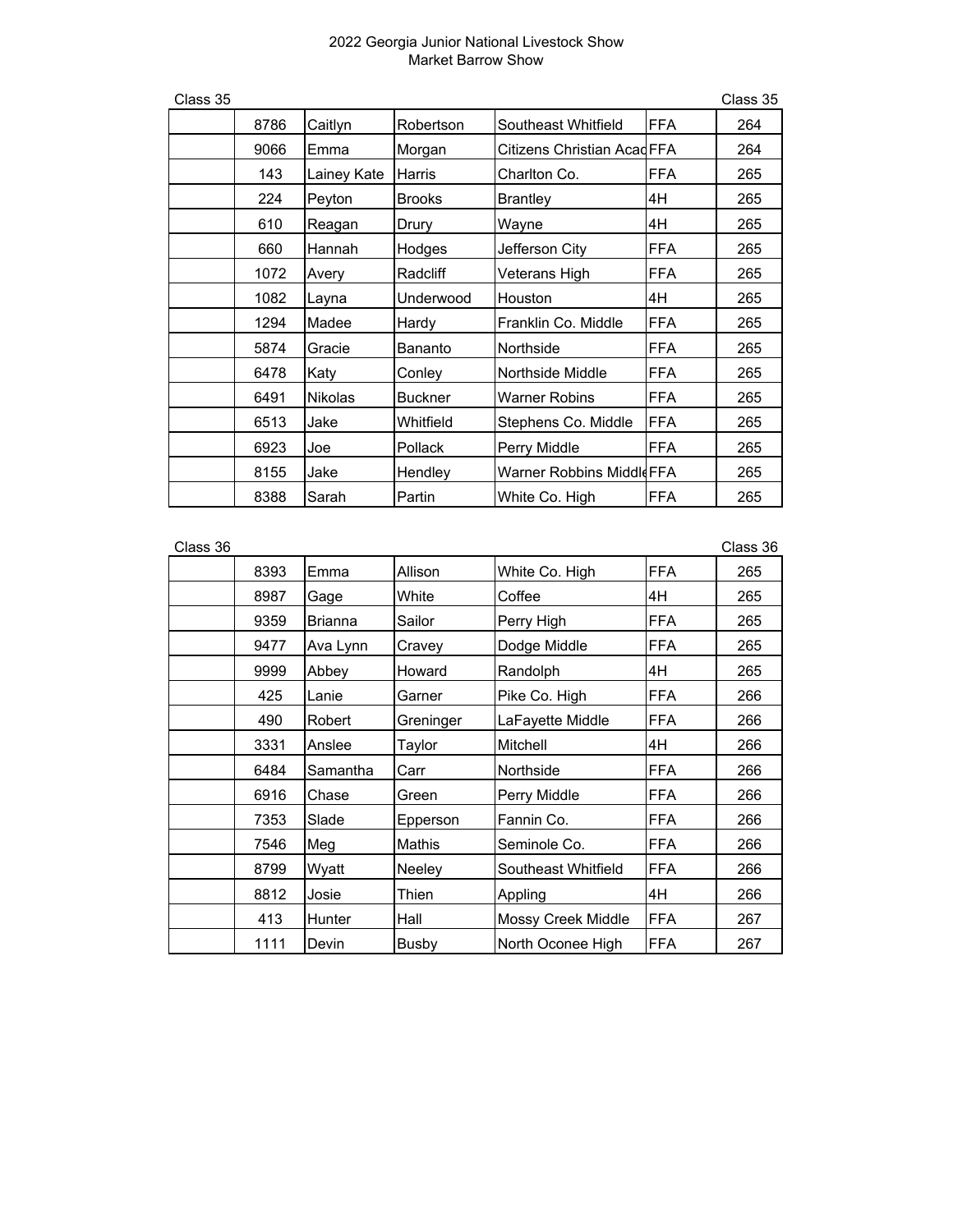| Class 37 |      |                |                  |                                 |            | Class 37 |
|----------|------|----------------|------------------|---------------------------------|------------|----------|
|          | 1746 | <b>Branson</b> | Wright           | <b>Irwin Middle</b>             | <b>FFA</b> | 267      |
|          | 278W | Ashlyn         | Reddick          | Burke Co.                       | FFA        | 267      |
|          | 3393 | John           | <b>Bedore</b>    | Crisp Middle                    | FFA        | 268      |
|          | 6838 | Ret            | Turner           | Colquitt Co.                    | <b>FFA</b> | 268      |
|          | 7511 | Kaitlyn        | Ross             | Seminole Co.                    | <b>FFA</b> | 268      |
|          | 7538 | Lizzy          | Carpenter        | Seminole                        | 4H         | 268      |
|          | 7548 | Kade           | Touchton         | Seminole Co.                    | <b>FFA</b> | 268      |
|          | 8626 | Keenan         | <b>Sanders</b>   | Feagin Middle                   | FFA        | 268      |
|          | 9334 | Abbi           | Rainwater        | Perry High                      | FFA        | 268      |
|          | 407  | Elijah         | Ransom           | <b>Mossy Creek Middle</b>       | FFA        | 269      |
|          | 442  | Annikah        | Self             | Pike Co. High                   | <b>FFA</b> | 269      |
|          | 6416 | Chloe          | Hood             | <b>Irwin Middle</b>             | <b>FFA</b> | 269      |
|          | 6922 | Gwen           | <b>Bramblett</b> | Perry Middle                    | <b>FFA</b> | 269      |
|          | 7167 | Collin         | Moore            | Bacon Co.                       | <b>FFA</b> | 269      |
|          | 7341 | Phoenix        | Addie            | <b>Clear Creek Middle</b>       | <b>FFA</b> | 269      |
|          | 8091 | Riley          | Beck             | <b>Warner Robbins MiddleFFA</b> |            | 269      |
|          | 9892 | Mathew         | Ferrell          | Brooks Co.                      | FFA        | 269      |

ion 5 Champion

sion 5 Reserve

Division 6 Division 6

| Class 38 |      |                |                |                          |            | Class 38 |
|----------|------|----------------|----------------|--------------------------|------------|----------|
|          | 112  | Morgan         | Webb           | Charlton Co.             | <b>FFA</b> | 270      |
|          | 439  | Carter         | <b>Steele</b>  | Pike Co. High            | <b>FFA</b> | 270      |
|          | 445  | Gracelyn       | Moseley        | Pike Co. High            | <b>FFA</b> | 270      |
|          | 688  | Tug            | Stephens       | Pickens Junior High      | <b>FFA</b> | 270      |
|          | 1106 | Hannah         | Walker         | Malcom Bridge Middle FFA |            | 270      |
|          | 1114 | Lena           | Archuleta      | Oconee                   | 4H         | 270      |
|          | 5829 | Gabrielle      | <b>Bennett</b> | Effingham College & CFFA |            | 270      |
|          | 6800 | Brayden        | Carter         | Colquitt Co.             | <b>FFA</b> | 270      |
|          | 6816 | <b>Iverson</b> | Powell         | Colquitt                 | 4H         | 270      |
|          | 7360 | Cauy           | Sutton         | <b>Fannin Middle</b>     | <b>FFA</b> | 270      |
|          | 7509 | Jada           | Coachman       | Seminole Co.             | <b>FFA</b> | 270      |
|          | 8095 | Cami           | Watkins        | Warner Robbins MiddleFFA |            | 270      |
|          | 8607 | Landon         | Prince         | <b>Mary Persons</b>      | <b>FFA</b> | 270      |
|          | 9386 | Chance         | Randall        | Perry High               | <b>FFA</b> | 270      |
|          | 9415 | Ben            | Moore          | Perry High               | <b>FFA</b> | 270      |
|          | 9589 | Emaley         | Landrum        | Dublin City              | <b>FFA</b> | 270      |
|          | 9879 | Luke           | Hylton         | Brooks Co.               | <b>FFA</b> | 270      |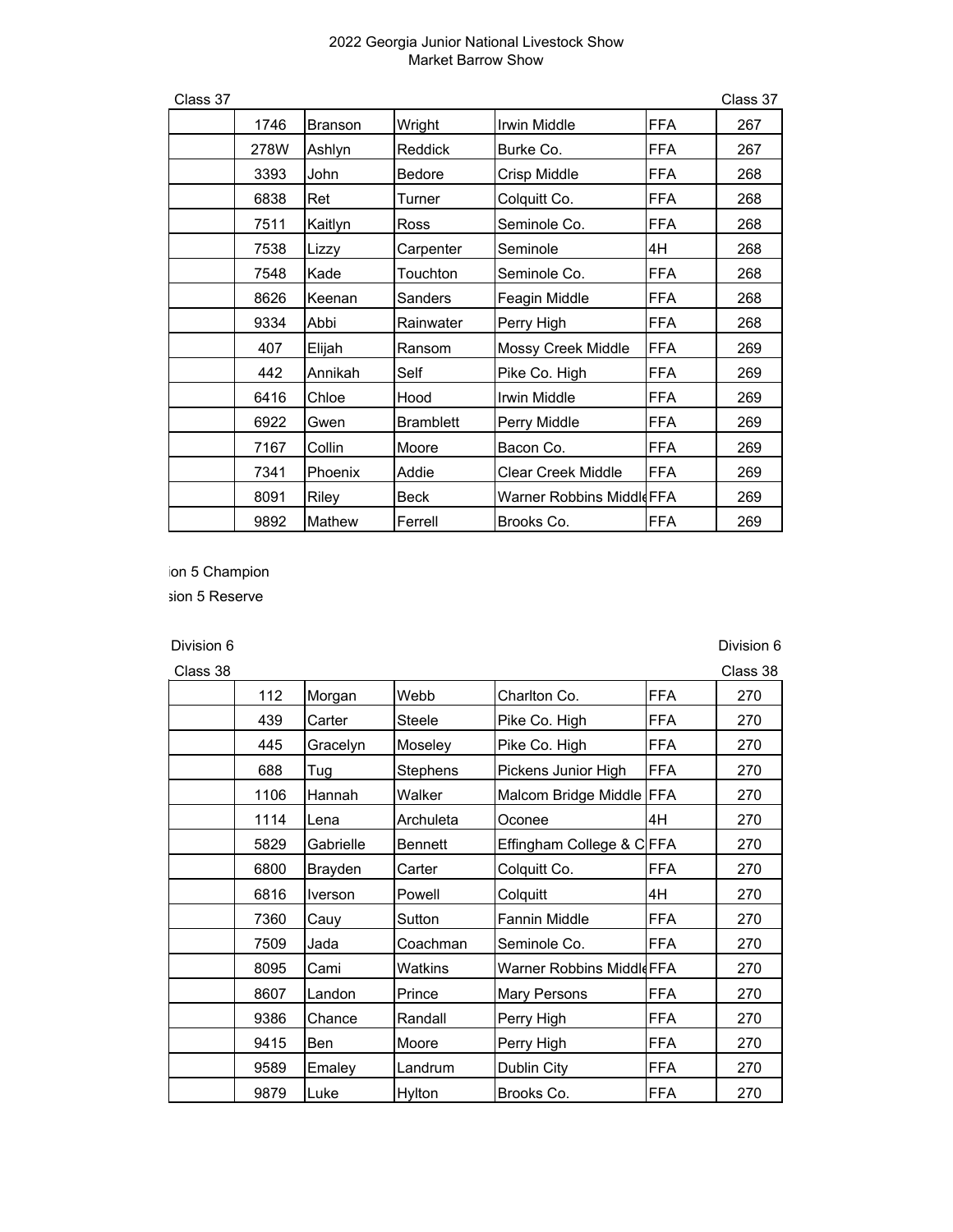| Class 39 |      |                |                |                                   |            | Class 39 |
|----------|------|----------------|----------------|-----------------------------------|------------|----------|
|          | 625  | <b>Branton</b> | Ray            | Wayne                             | 4H         | 271      |
|          | 5154 | Beau           | Knight         | Madison                           | 4H         | 271      |
|          | 5536 | Karlee         | Paschal        | Perry Middle                      | <b>FFA</b> | 271      |
|          | 6418 | Clayton        | Harper         | Irwin Middle                      | <b>FFA</b> | 271      |
|          | 6835 | Mason          | <b>Bass</b>    | Colquitt Co.                      | <b>FFA</b> | 271      |
|          | 6978 | Carson         | Lynn           | Bainbridge                        | <b>FFA</b> | 271      |
|          | 8377 | Presley        | Douglas        | Candler                           | 4H         | 271      |
|          | 9376 | Fraser         | Knapek         | Perry High                        | <b>FFA</b> | 271      |
|          | 9485 | Gevin          | Smith          | Atkinson Co.                      | <b>FFA</b> | 271      |
|          | 181  | Thornton       | West           | <b>Shiver Middle</b>              | <b>FFA</b> | 272      |
|          | 1067 | Clayton        | <b>Brock</b>   | Veterans High                     | <b>FFA</b> | 272      |
|          | 1247 | Charleigh      | Roach          | Franklin Co. High                 | <b>FFA</b> | 272      |
|          | 6768 | PJ             | <b>Burkett</b> | Colquitt                          | 4H         | 272      |
|          | 8933 | Roberto        | Romero         | Gordon                            | 4H         | 272      |
|          | 8991 | Isabella       | Vickers        | <b>Citizens Christian AcadFFA</b> |            | 272      |

| Class 40 |      |                   |                |                          |             | Class 40 |
|----------|------|-------------------|----------------|--------------------------|-------------|----------|
|          | 6486 | Elizabeth         | Parsons        | Northside                | <b>IFFA</b> | 273      |
|          | 7373 | Chloe             | <b>Boling</b>  | <b>Banks High</b>        | <b>IFFA</b> | 273      |
|          | 9056 | Milee             | Beasley        | Coffee Middle            | <b>IFFA</b> | 273      |
|          | 9734 | Annslee           | <b>Bridges</b> | Pickens Co.              | <b>IFFA</b> | 273      |
|          | 449  | Makenzie          | Prince         | Pike Co. High            | FFA         | 274      |
|          | 6717 | <b>Brock</b>      | Weaver         | Colquitt Co.             | <b>IFFA</b> | 274      |
|          | 6920 | Matthew           | Sandoval       | Perry Middle             | FFA         | 274      |
|          | 7568 | Emma Claire Creel |                | Seminole                 | 4H          | 274      |
|          | 8068 | Laken             | Cesario        | Laurens                  | 4H          | 274      |
|          | 8098 | <b>Brookelynn</b> | <b>Beers</b>   | Huntington Middle        | <b>FFA</b>  | 274      |
|          | 8185 | Cassie            | Cantrell       | <b>Habersham Central</b> | <b>IFFA</b> | 274      |
|          | 8893 | Kate              | Kennedy        | Tattnall                 | 4H          | 274      |
|          | 67   | Ethan             | <b>Edwards</b> | Irwin                    | 4H          | 275      |
|          | 417  | Lily              | Dockery        | Mossy Creek Middle       | FFA         | 275      |
|          | 739  | Mason             | Cooper         | Malcom Bridge Middle FFA |             | 275      |
|          | 1090 | Anna              | Long           | Veterans High            | <b>IFFA</b> | 275      |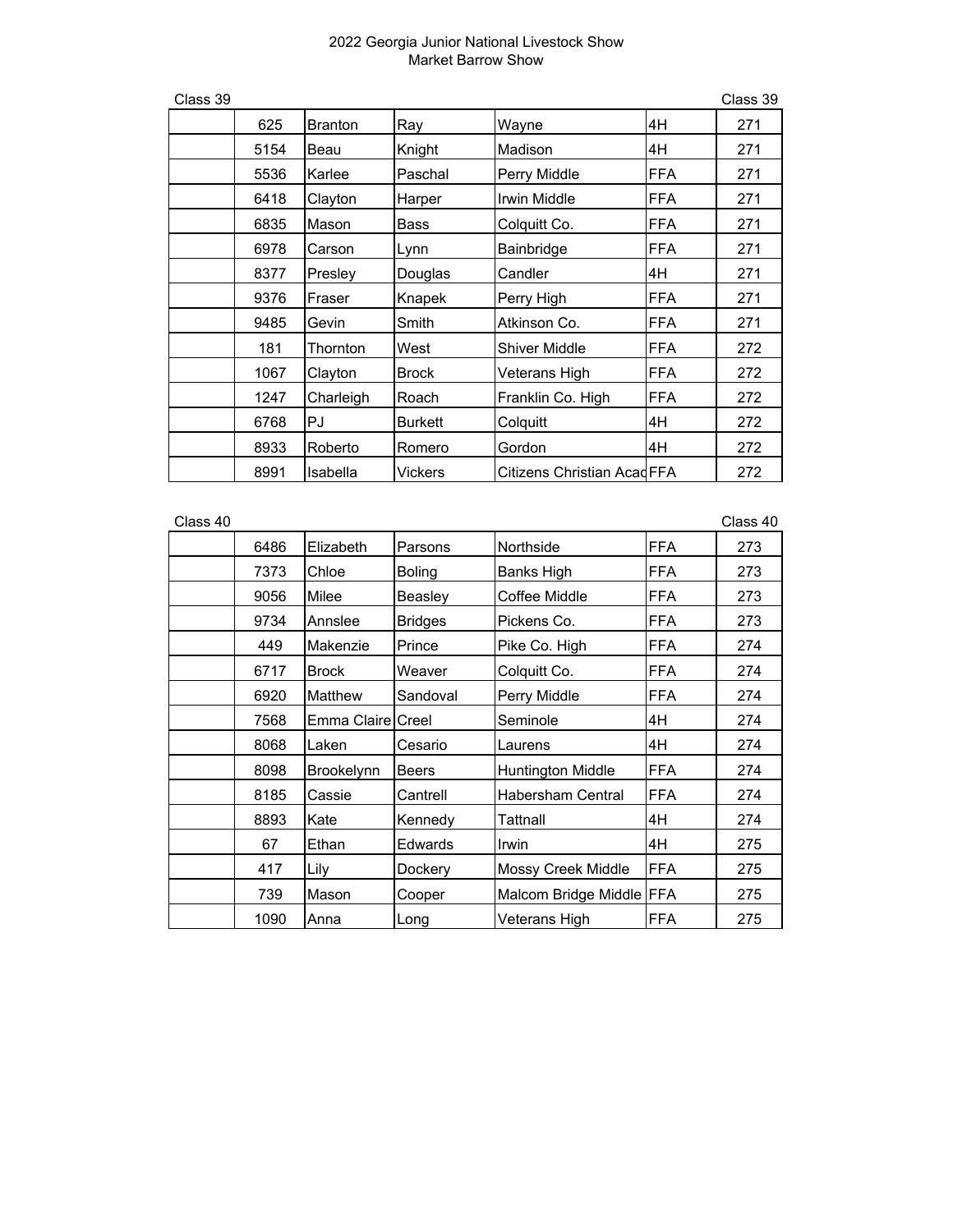| Class 41 |      |         |                |                          |            | Class 41 |
|----------|------|---------|----------------|--------------------------|------------|----------|
|          | 1122 | Isaac   | <b>McClure</b> | Gilmer Co.               | <b>FFA</b> | 275      |
|          | 1164 | Josey   | Tolbert        | Franklin Co. Middle      | <b>FFA</b> | 275      |
|          | 5882 | Slade   | Wilson         | Northside Middle         | <b>FFA</b> | 275      |
|          | 7362 | Trenten | <b>Flowers</b> | <b>Fannin Middle</b>     | <b>FFA</b> | 275      |
|          | 7483 | Elle    | Tucker         | Houston                  | 4H         | 275      |
|          | 7818 | Deanna  | Smith          | Fitzgerald               | <b>FFA</b> | 275      |
|          | 9495 | Smith   | Kasey          | Atkinson Co.             | <b>FFA</b> | 275      |
|          | 244  | Harley  | Spivey         | Brantley Co.             | <b>FFA</b> | 276      |
|          | 773  | Emily   | Wall           | Madison                  | 4H         | 276      |
|          | 1113 | Kyden   | Archuleta      | Malcom Bridge Middle FFA |            | 276      |
|          | 6482 | Dallas  | Holton         | Northside                | FFA        | 276      |
|          | 8730 | Chloe   | Boatright      | Appling                  | 4H         | 276      |
|          | 9053 | Peyton  | Davis          | Coffee Middle            | FFA        | 276      |
|          | 182  | Kaylee  | <b>Barrett</b> | Grady                    | 4H         | 277      |
|          | 230  | Kirsten | Smith          | <b>Brantley Middle</b>   | <b>FFA</b> | 277      |
|          | 608  | Karson  | Arnold         | Wayne                    | 4H         | 277      |
|          | 1263 | Meghan  | Langley        | Franklin Co. Middle      | <b>FFA</b> | 277      |

| Class 42 |      |                 |                |                          |            | Class 42 |
|----------|------|-----------------|----------------|--------------------------|------------|----------|
|          | 6852 | Carolyne        | Turner         | Colquitt Co.             | FFA        | 277      |
|          | 6982 | Carson          | Lynn           | Bainbridge               | <b>FFA</b> | 277      |
|          | 7169 | <b>Bryce</b>    | Griffin        | Bacon Co.                | <b>FFA</b> | 277      |
|          | 8585 | Kinslee         | Still          | Jackson                  | 4H         | 277      |
|          | 9599 | Emilee          | Thomas         | Fannin Co.               | <b>FFA</b> | 277      |
|          | 680  | Bryson          | Allen          | Pickens Junior High      | <b>FFA</b> | 278      |
|          | 738  | Peyton          | Cooper         | North Oconee High        | <b>FFA</b> | 278      |
|          | 742  | Emmitt          | Jones          | Malcom Bridge Middle FFA |            | 278      |
|          | 1059 | Rigsby          | Arnold         | Veterans High            | <b>FFA</b> | 278      |
|          | 6477 | Jayden          | <b>Brown</b>   | Northside Middle         | <b>FFA</b> | 278      |
|          | 8636 | Elizabeth       | <b>Kirk</b>    | Feagin Middle            | <b>FFA</b> | 278      |
|          | 9064 | Kramer          | Day            | Coffee Co.               | <b>FFA</b> | 278      |
|          | 4649 | Will            | Collins        | <b>Shiver Middle</b>     | <b>FFA</b> | 279      |
|          | 6411 | Gene            | Reeves         | Irwin Middle             | <b>FFA</b> | 279      |
|          | 7550 | <b>Brittney</b> | Robinson       | Seminole                 | 4H         | 279      |
|          | 8629 | Kalyn           | <b>Mullins</b> | Feagin Middle            | <b>FFA</b> | 279      |
|          | 295W | <b>Matthew</b>  | Hannah         | Dawson Co.               | <b>FFA</b> | 279      |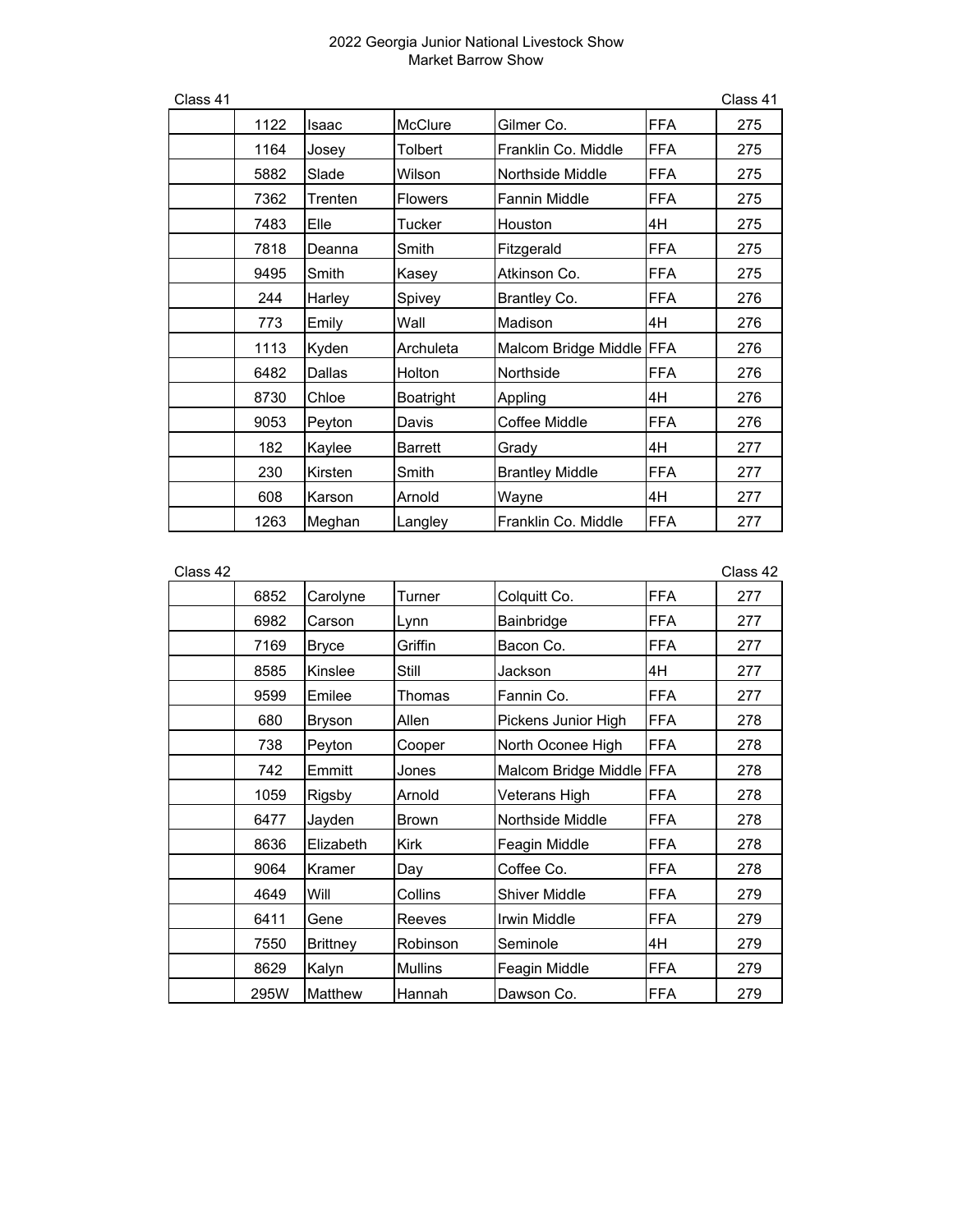| Class 43 |      |                    |                |                           |            | Class 43 |
|----------|------|--------------------|----------------|---------------------------|------------|----------|
|          | 94   | Jolie              | Williams       | Telfair Co.               | <b>FFA</b> | 280      |
|          | 168  | Levi               | Cantrell       | Gilmer                    | 4H         | 280      |
|          | 315  | Cohen              | <b>Bullard</b> | Cook                      | 4H         | 280      |
|          | 421  | Kelly              | <b>Bennett</b> | <b>Mossy Creek Middle</b> | <b>FFA</b> | 280      |
|          | 527  | Kate               | <b>Medders</b> | Atkinson Co.              | <b>FFA</b> | 280      |
|          | 616  | Kayle              | Arnold         | Wayne Co.                 | <b>FFA</b> | 280      |
|          | 732  | Cody               | Gerard         | North Oconee High         | <b>FFA</b> | 280      |
|          | 1074 | Leslie             | Underwood      | Houston                   | 4H         | 280      |
|          | 1077 | Samantha           | Hilliard       | Veterans High             | <b>FFA</b> | 280      |
|          | 1229 | Gracie             | Minyard        | Franklin Co. High         | <b>FFA</b> | 280      |
|          | 1471 | <b>Brianna</b>     | Ramey          | White Co. High            | <b>FFA</b> | 280      |
|          | 1920 | Reid               | White          | Cook Middle               | <b>FFA</b> | 280      |
|          | 3337 | Lynlee             | Sanders        | Mitchell                  | 4H         | 280      |
|          | 4328 | Mac                | Heuer          | Greene                    | 4H         | 280      |
|          | 4646 | Tillman            | Stalvey        | <b>Shiver Middle</b>      | <b>FFA</b> | 280      |
|          | 6770 | John Wesley Sewell |                | Colquitt Co.              | <b>FFA</b> | 280      |

| Class 44 |      |           |                |                                  |            | Class 44 |
|----------|------|-----------|----------------|----------------------------------|------------|----------|
|          | 7151 | Abby      | Joyner         | Burke Co.                        | <b>FFA</b> | 280      |
|          | 7525 | Cleve     | Cofty          | Seminole Co.                     | <b>FFA</b> | 280      |
|          | 7612 | Kate Anna | Newman         | Southeast Bulloch MiddFFA        |            | 280      |
|          | 8070 | Alyssa    | Rumph          | <b>Warner Robbins Middle FFA</b> |            | 280      |
|          | 8541 | Harper    | Copeland       | Echols                           | 4H         | 280      |
|          | 8827 | Tucker    | Tillman        | Appling                          | 4H         | 280      |
|          | 9055 | Milee     | Beasley        | Coffee Middle                    | <b>FFA</b> | 280      |
|          | 9541 | Jacob     | Lewis          | Crawford Co.                     | <b>FFA</b> | 280      |
|          | 9752 | Hannah    | <b>Newton</b>  | Pickens Co.                      | <b>FFA</b> | 280      |
|          | 9895 | Taylor    | <b>Bruce</b>   | Brooks Co.                       | <b>FFA</b> | 280      |
|          | 157Y | Josh      | Daughtry       | <b>Shiver Middle</b>             | <b>FFA</b> | 280      |
|          | 159Y | Makinley  | <b>Pollock</b> | Grady                            | 4H         | 280      |
|          | 162Y | Danyelle  | <b>Pollock</b> | Grady                            | 4H         | 280      |
|          | 173Y | J.C.      | Young          | Thomas                           | 4H         | 280      |
|          | 7512 | Kaitlyn   | Ross           | Seminole Co.                     | FFA        | 280      |

ion 6 Champion sion 6 Reserve